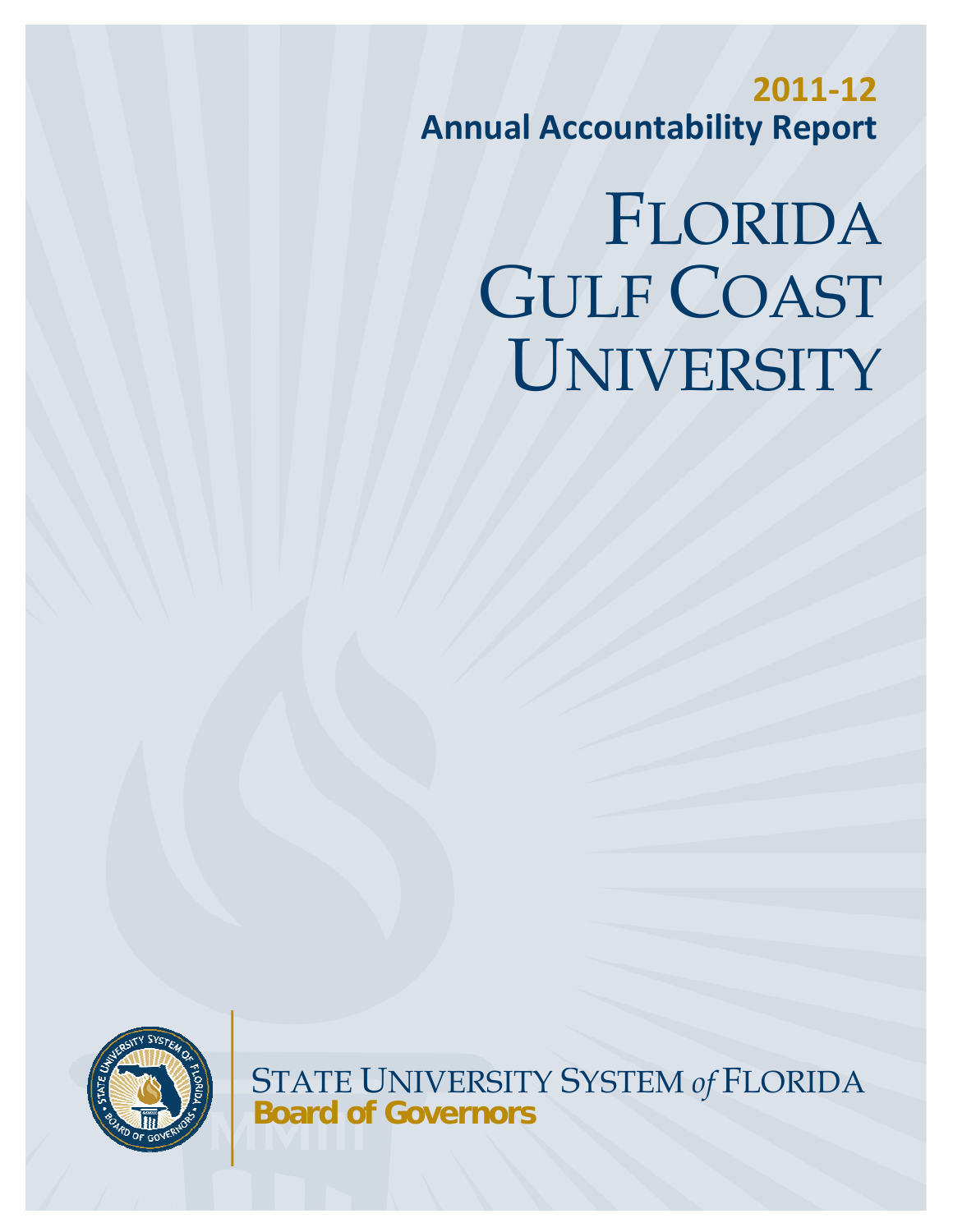

FLORIDA GULF COAST UNIVERSITY

# TABLE OF CONTENTS

# **EXECUTIVE SUMMARY**

| <b>DASHBOARD</b>        | $p. \, 2$        |
|-------------------------|------------------|
| <b>KEY ACHIEVEMENTS</b> | p.4              |
| NARRATIVE               | $\mathfrak{p}$ . |

## **DATA TABLES**

| <b>SECTION 1. FINANCIAL RESOURCES</b>      | p. 11 |
|--------------------------------------------|-------|
| SECTION 2. PERSONNEL                       | p. 16 |
| <b>SECTION 3. ENROLLMENT</b>               | p. 17 |
| <b>SECTION 4. UNDERGRADUATE EDUCATION</b>  | p. 20 |
| <b>SECTION 5. GRADUATE EDUCATION</b>       | p. 30 |
| SECTION 6. RESEARCH & ECONOMIC DEVELOPMENT | p. 33 |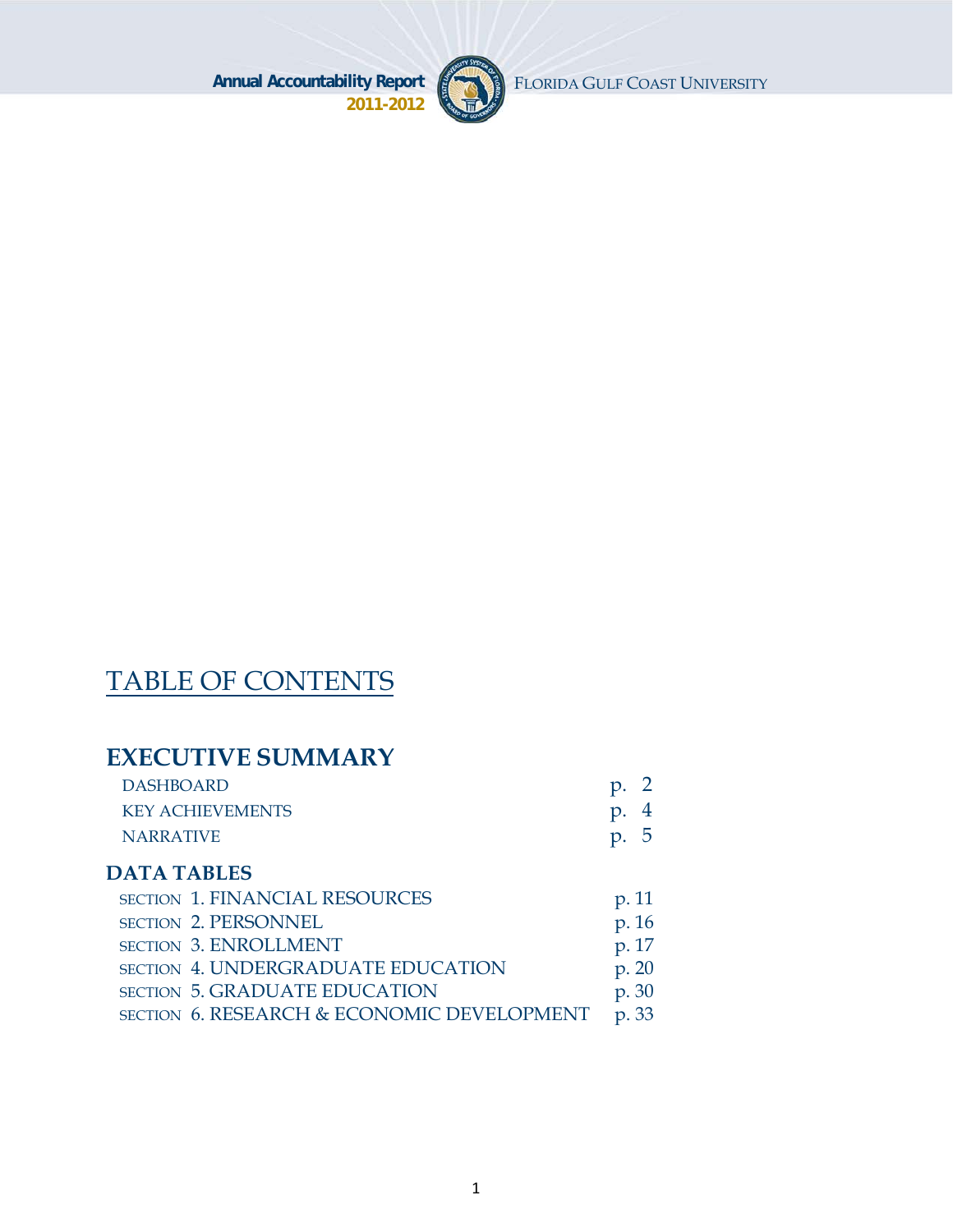

# Dashboard

|                             | <b>Sites and Campuses</b> |      |                                                     | Main Campus          |       |                                         |                                                                |  |  |
|-----------------------------|---------------------------|------|-----------------------------------------------------|----------------------|-------|-----------------------------------------|----------------------------------------------------------------|--|--|
| <b>Enrollments</b>          | Headcount                 | %    | <b>Degree Programs Offered</b><br>(As of Spr. 2012) |                      |       |                                         | <b>Carnegie Classification</b>                                 |  |  |
| <b>TOTAL</b><br>(Fall 2011) | 12,655                    | 100% | <b>TOTAL</b>                                        |                      | 72    | Undergraduate<br>Instructional Program: | Professions plus arts & sciences,<br>some graduate coexistence |  |  |
| <b>Black</b>                | 767                       | 6%   |                                                     | <b>Baccalaureate</b> |       | Graduate                                | Postbaccalaureate with arts and sciences (other                |  |  |
| Hispanic                    | 1,992                     | 16%  | Master's & Specialist's                             |                      | 23    | Instructional Program:                  | dominant fields) (education dominant)                          |  |  |
| White                       | 9,085                     | 72%  | <b>Research Doctorate</b>                           |                      |       | <b>Enrollment Profile:</b>              | Very high undergraduate                                        |  |  |
| Other                       | 811                       | 6%   | <b>Professional Doctorate</b>                       |                      |       | Undergraduate<br>Profile:               | Full-time four-year, selective,<br>higher transfer-in          |  |  |
| <b>Full-Time</b>            | 9,539                     | 75%  | Faculty                                             | Full-                | Part- | Size and Setting:                       | Medium four-year, primarily residential                        |  |  |
| Part-Time                   | 3,116                     | 25%  | (Fall 2011)                                         | Time                 | Time  | Basic:                                  | Master's Colleges and Universities                             |  |  |
| Undergraduate               | 11,134                    | 88%  | <b>TOTAL</b>                                        | 394                  | 232   |                                         | (larger programs)                                              |  |  |
| Graduate                    | 1,089                     | 9%   | <b>Tenured &amp; Track</b>                          | 10                   |       | Community                               | Curricular Engagement and                                      |  |  |
| Unclassified                | 432                       | 3%   | Non-Tenure                                          | 384                  | 232   | Engagement:                             | Outreach and Partnerships                                      |  |  |

#### **ACCESS TO AND PRODUCTION OF DEGREES**



#### **MEETING STATEWIDE PROFESSIONAL AND WORKFORCE NEEDS**



Notes for Areas of Strategic Emphasis:\* Health Professions and Education are targeted for the disciplines in critical need in those fields and do not represent all degrees within the discipline. Note on Exams: Based on 2008-2010 average due to small number of examinees.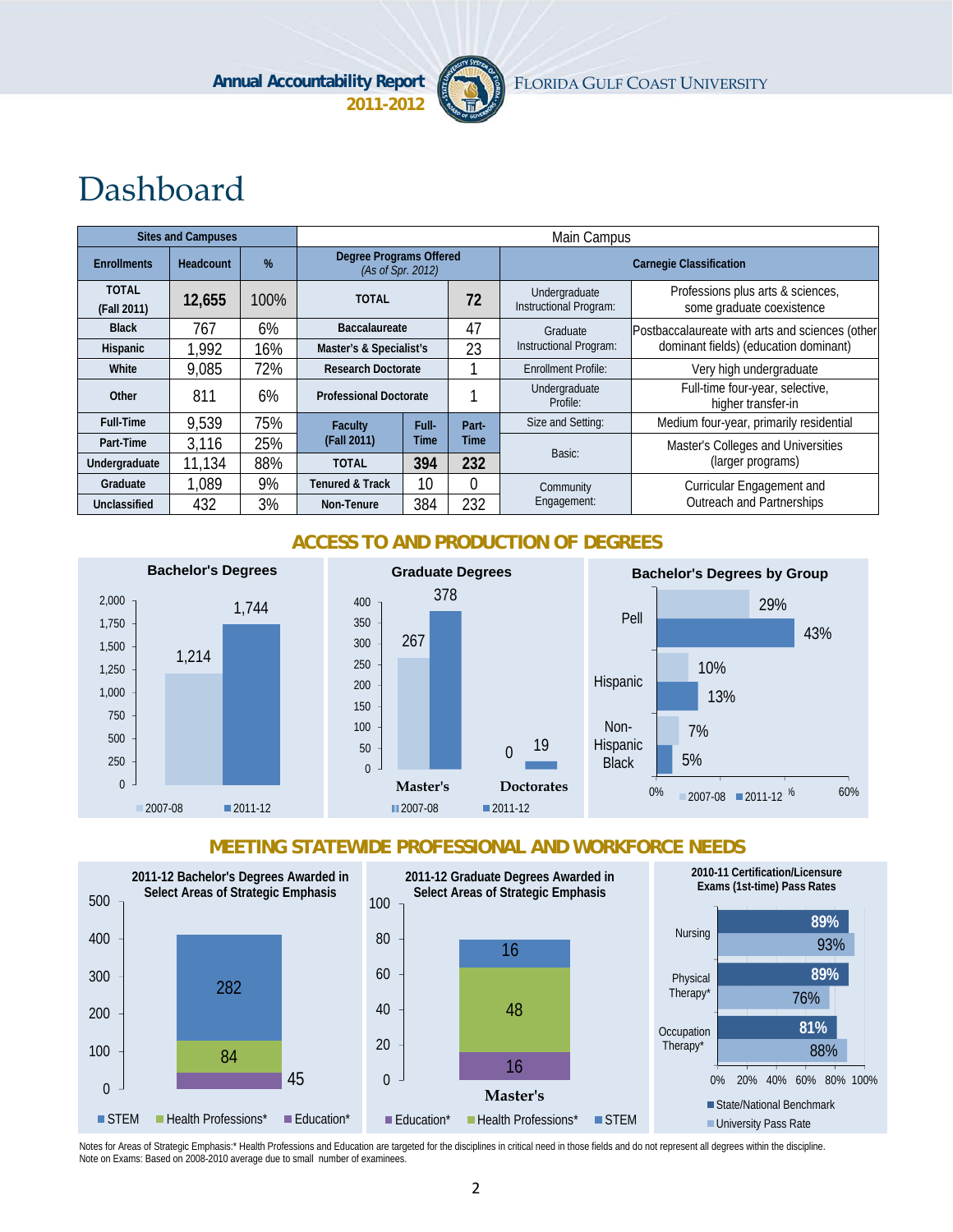

# Dashboard

#### **BUILDING WORLD-CLASS ACADEMIC PROGRAMS AND RESEARCH CAPACITY**



#### **RESOURCES, EFFICIENCIES, AND EFFECTIVENESS**



\* Indicates most recent data are still preliminary rates.



Note: Tuition is the appropriated budget authority, not the amount actually collected. This tuition data does not include noninstructional local fees. State includes General Revenues Lottery and Other Trust funds (i.e., Federal Stimulus for 2009- 10 and 2010-11 only). Student FTE are actual (not funded) and based on the national definition.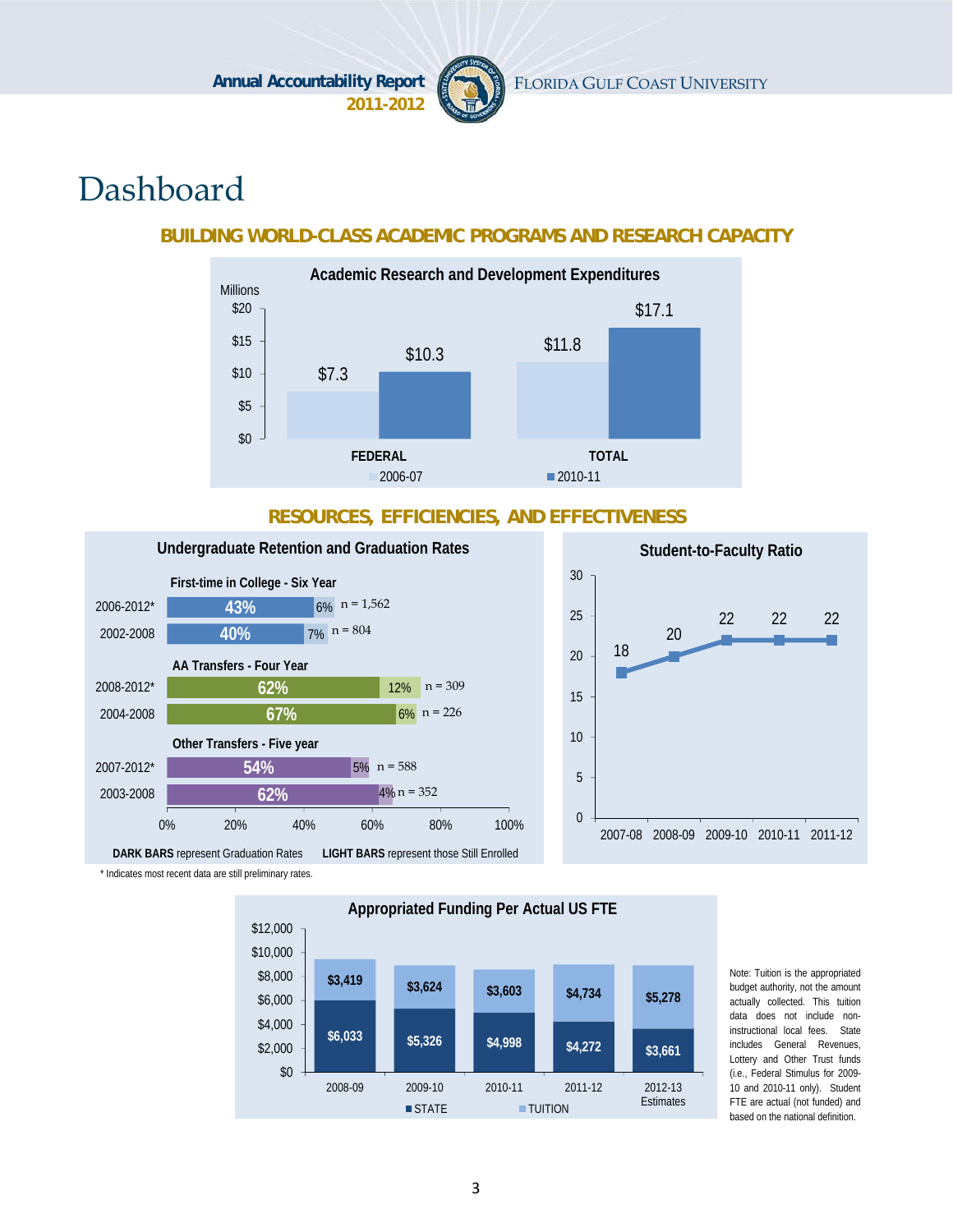

# Key Achievements

#### **STUDENT AWARDS/ACHIEVEMENTS**

- 1. Alumnus Shane Drake received the American Institute of CPAs' 2010 Elijah Watt Sells Award which went to the highest cumulative scores on all four sections of the computerized Uniform CPA Examination that was taken during 2010. He shared the award with 19 others nationally who achieved an identical store. 103,000 sat the exam in 2010.
- 2. Pianist Priscila Navarro won the 20th Annual International Chopin Competition in Corpus Christi, Texas. She was the youngest contestant in the competition. As part of the prize, she will perform at Carnegie Hall in March of 2013.
- 3. FGCU swimmers Danielle Beaubrun and Karen Vilorio competed in the Summer Olympic Games in London.

#### **FACULTY AWARDS/ACHIEVEMENTS**

- 1. Dr. Michael McDonald was named a Fulbright Scholar to the Republic of Croatia to teach in the Department of Ethnology and Cultural Anthropology at the University of Zadar.
- 2. Dr. Elizabeth Elliott, "O. L. David Counselor of Distinction ", *Kappa Delta Pi International Honor Society in Education*.
- 3. Dr. Bradley Hobbs, President, *Association of Private Enterprise Education*.

#### **PROGRAM AWARDS/ACHIEVEMENTS**

- 1. The Resort and Hospitality Management program received initial accreditation from the Accreditation Commission for Programs in Hospitality Management.
- 2. The College of Education received initial accreditation from the National Council for Accreditation of Teacher Education.
- 3. FGCU received a \$1M pledge for the future development of a music therapy program.

#### **RESEARCH AWARDS/ACHIEVEMENTS**

- 1. \$4.9M to provide portable career training to spouses of military personnel. Department of Defense/MedCerts LLC.
- 2. \$960,000 for teacher recruitment, retention and recognition activities. FLDOE.
- 3. \$631,300 for state personnel development. FLDOE.

#### **INSTITUTIONAL AWARDS/ACHIEVEMENTS**

- 1. Dr. Elaine Nicpon Marieb, an internationally known author and co-author of numerous college science textbooks used by thousands of institutions around the world, made a \$5 million leadership gift that will transform health professions education at FGCU.
- 2. FGCU was one of only ten institutions nationally to earn a 2012 Second Nature Climate Leadership award granted by Second Nature and the American College and University Presidents' Climate Commitment.
- 3. FGCU moved into US News' top 35  $(34<sup>th</sup>)$  among public regional universities in the South after only 15 years of operation.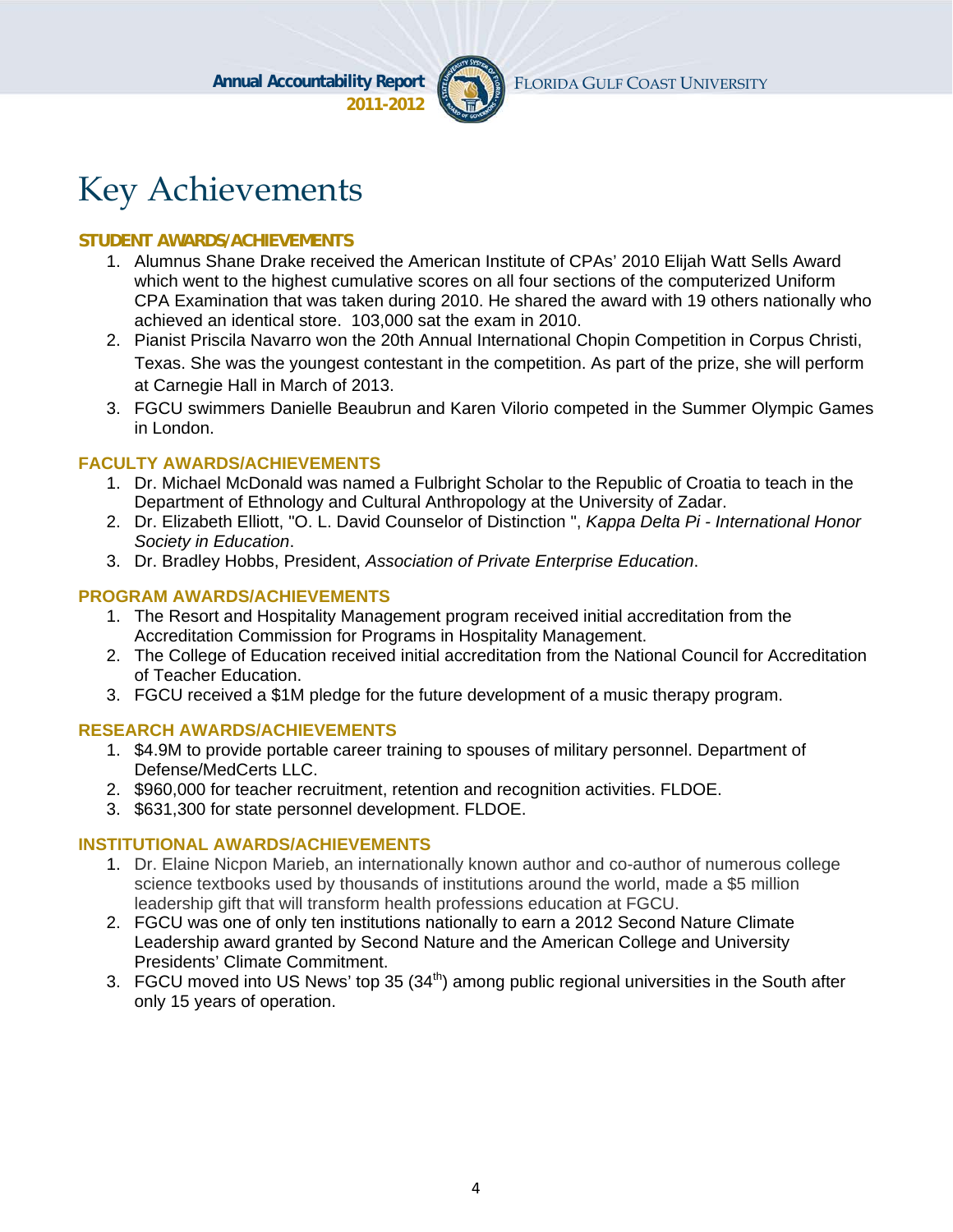

# Narrative

#### **INTRODUCTION**

#### **Mission**

Established on the verge of the 21st century, Florida Gulf Coast University infuses the strengths of the traditional public university with innovation and learning-centered spirit, its chief aim being to fulfill the academic, cultural, social, and career expectations of its constituents.

Outstanding faculty uphold challenging academic standards and balance research, scholarly activities, and service expectations with their central responsibilities of teaching and mentoring. Working together, faculty and staff of the University transform students' lives and the Southwest Florida region.

Florida Gulf Coast University continuously pursues academic excellence, practices and promotes environmental sustainability, embraces diversity, nurtures community partnerships, values public service, encourages civic responsibility, cultivates habits of lifelong learning, and keeps the advancement of knowledge and pursuit of truth as noble ideals at the heart of the university's purpose.

#### **Vision**

Florida Gulf Coast University will achieve national prominence in undergraduate education with expanding recognition for graduate programs.

#### **Other Contextual Introductory Comments**

As the only public comprehensive university in the Southwest Florida region and serving more than one million people, Florida Gulf Coast University (FGCU) has a Statutorily-created responsibility to meet the needs of the region's citizens. To do this, FGCU has focused on two objectives in its brief 16-year history: development into a full university, and meeting the career aspirations of its students. Since its opening in fall 1997, enrollment has more than quintupled and the number of degrees awarded annually now exceeds 2000 from just 49 in the University's first year. Simply stated, FGCU continues to exhibit the fastest growth rate in the State University System (SUS) and is still growing but at a more measured rate than in the past.

Recognizing its special obligation to Southwest Florida, the university has implemented during the past decade more than 80 undergraduate and graduate degree programs in fields essential to the region's economy, including: health professions, business, education, resort and hospitality management, the sciences, the arts, and engineering. The university's progress cannot be easily marked by traditional measures alone, but more significantly in the way it transforms the lives of its students and the region. Annual employment data compiled by the Florida Education and Training Placement Information Program (FETPIP) consistently place FGCU graduates among the SUS leaders in terms of Florida employment of its graduates. Through FGCU's unique student service requirements, students annually contribute over 150,000 service-learning hours to non-profit organizations in the region, providing critically needed support.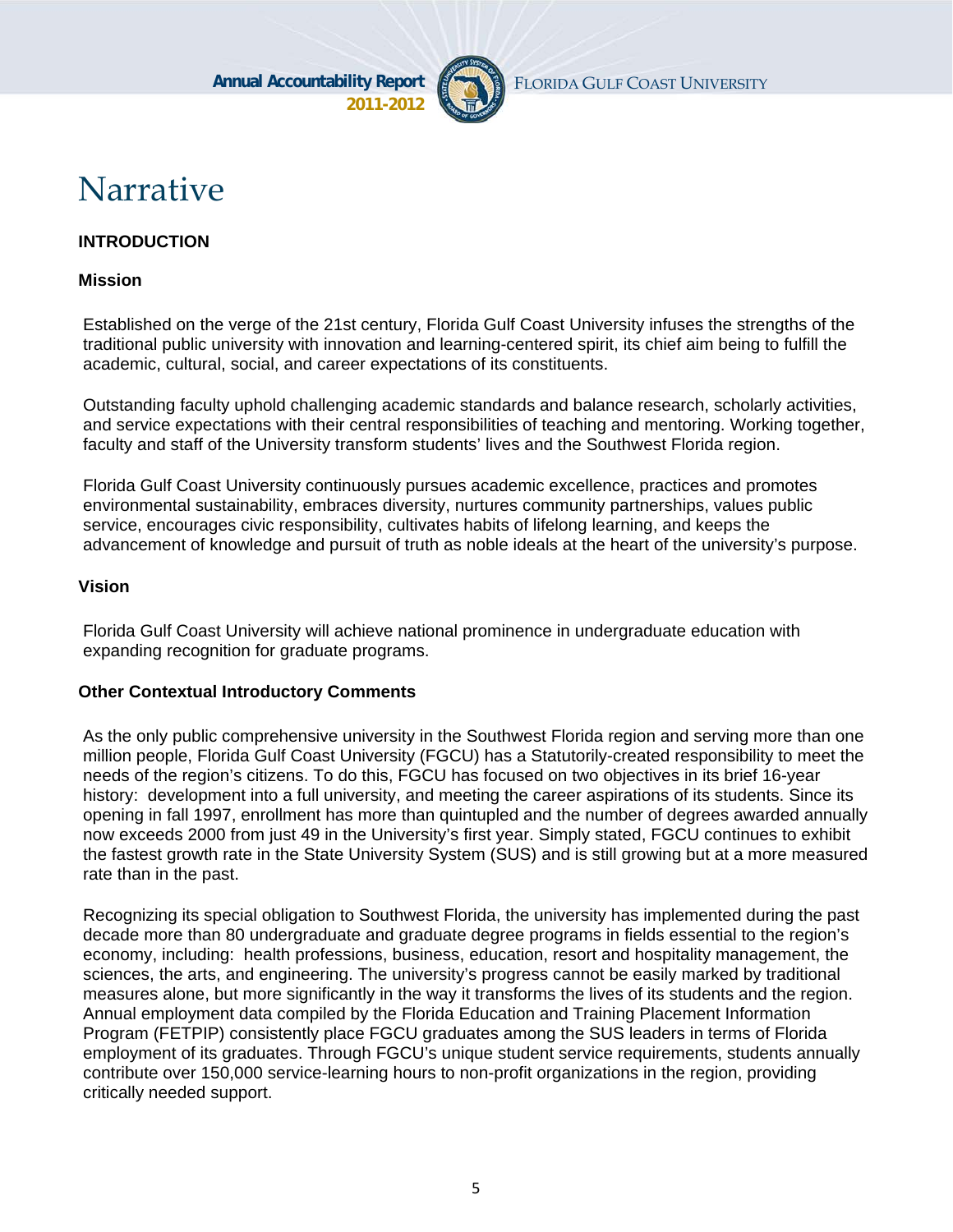

#### **ACCESS TO AND PRODUCTION OF DEGREES**

As the best means to ensure access and increase degree production, FGCU continues to respond to this goal by exhibiting the highest rate of enrollment growth among the 12 institutions of the State University System. Indeed, the Chronicle of Higher Education recently reported that FGCU had the highest enrollment growth rate among public universities in the US between 2000 and 2010. Student enrollment this fall is 6% greater than it was in fall 2011. This fall, FGCU increased its First-Time-In-College (FTIC) population by 8% above the fall 2011 level. Total minority enrollment also has grown at the fastest rate within the system during the last decade. Minority enrollment now amounts to 28% of the total student population up from 18% of FGCU's total enrollment in 2007, representing a 56% increase in the last 6 years.

Just in the last five years alone the number of bachelor's degrees awarded annually to minority students has increased by over 50% and the number awarded annually to Pell grant recipients has more than doubled [See Table 4I]. Indeed, Pell grant degree recipients have increased their representation among all degree earners by 14 percentage points since 2007-2008, the greatest rate of increase within the SUS.

Second, FGCU has steadily added to its degree program inventory to provide more choice to FGCU students, and more support for needs of the region's employers. From its inception when it offered 12 undergraduate degree programs and 12 graduate degree programs, the number of undergraduate programs has quadrupled to over 50 programs currently and the number of graduate degree programs has roughly tripled to well-over 30 programs. The list of programs includes the Doctor of Physical Therapy (DPT) and the Educational Specialist (EdS) degrees, which graduated their first classes in spring 2011, and, most recently, the Doctor of Education (EdD) which will award its first degrees in 2013.

Third, the percentage of full-time and part-time students persisting and earning bachelor's degrees within six years of matriculation has grown by 8% (cf. 3% for the SUS as a whole) in the last five years (40% -07-08 vs 43%-2011-12, See Table 4D). Indeed, FGCU exhibits the highest rate of total degree production growth within the SUS, rising in the last five years alone by 44% at the baccalaureate level and 49% at the graduate level.

The level of degree production within areas of strategic emphasis, as determined by the Board of Governors (BOG), has also increased significantly during the last five years rising 64% at the baccalaureate level [See Table 4H) and 70% at the graduate level (See Table 5C].

#### **MEETING STATEWIDE PROFESSIONAL AND WORKFORCE NEEDS**

FGCU has focused on addressing statewide professional and workforce needs primarily through its emphasis on professional programs. Roughly 60% of declared student majors (both undergraduate and graduate) are among the university's four professional colleges: Health Professions and Social Work, Business, Education, and Engineering.

In its efforts to meet regional needs, FGCU offers a very successful and newly accredited resort and hospitality management program, NCATE-accredited education programs, an AACSB-Internationalaccredited college of business, ABET-accredited engineering programs, and accredited programs in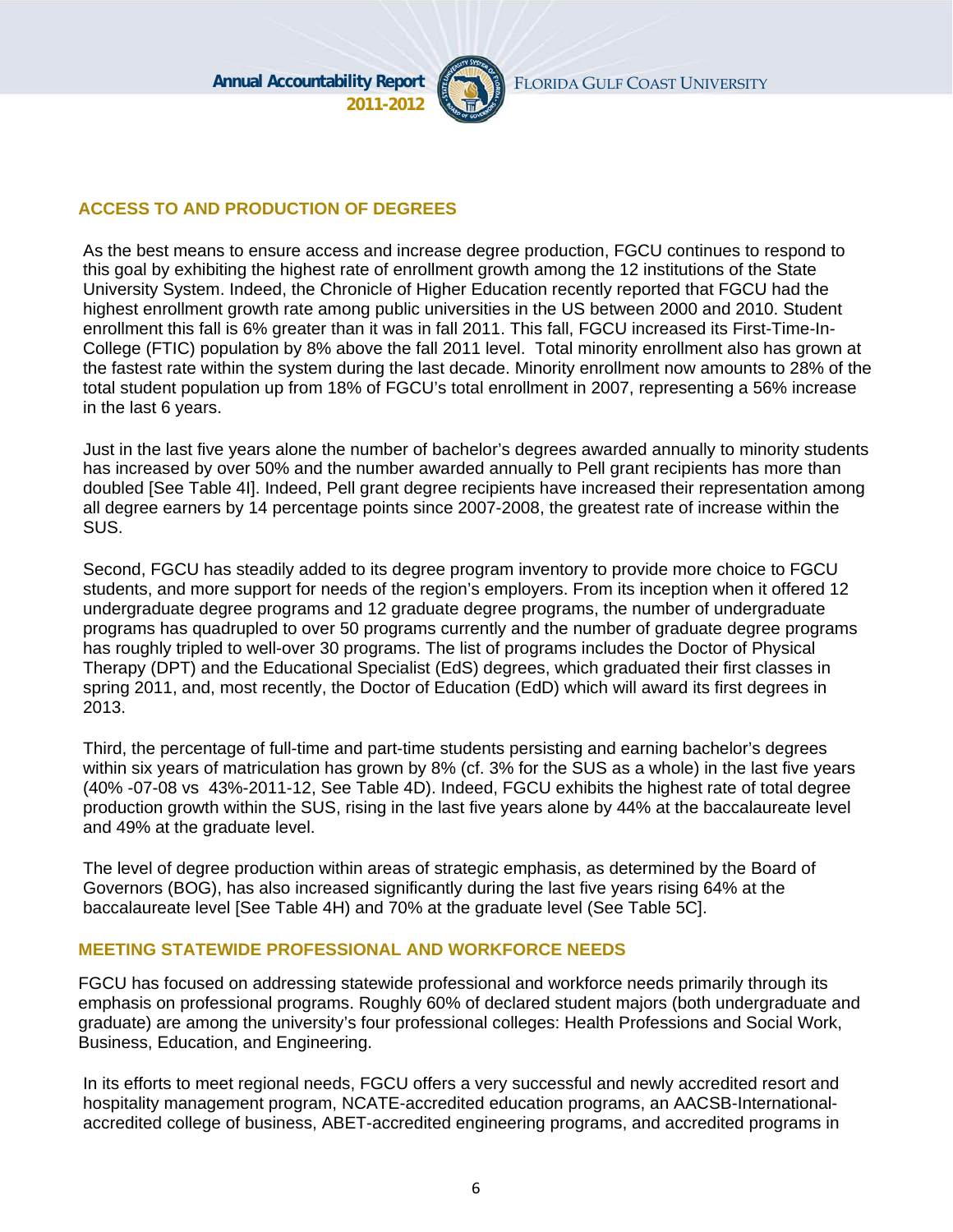

nursing, clinical laboratory science, occupational therapy, physical therapy, athletic training, professional golf management, counseling, social work, and public administration.

Given the relative youth of the institution, the success of the university cannot be simply gauged in terms of absolute numbers of degrees conferred or in graduation rates. Rather it is best revealed by the success of our graduates. In the health professions, recent cumulative licensing exam pass rates in the fields of nursing, nurse anesthesia, nurse practitioner, acute care nurse practitioner, occupational therapy, physical therapy, and clinical laboratory science range from 90% to 100%. FGCU graduates also are very likely to be employed within Florida's workforce following graduation. In this regard, Florida Education and Training Placement Information Program data clearly show FGCU graduates employed after graduation at among the highest rates within the SUS and earning competitive wages, despite the devastating impact of the recession upon the Southwest Florida region.

#### **BUILDING WORLD-CLASS ACADEMIC PROGRAMS AND RESEARCH CAPACITY**

In addition to its existing list of specialized program accreditations, FGCU is pursuing in the current academic year specialized accreditation for its Bower School of Music.

Most recently, a number of undergraduate academic programs were ranked in US News Best College 2013 edition. These included at the undergraduate level The Whitaker College of Engineering which received initial ABET accreditation in 2010, and the Lutgert College of Business. At the graduate level, FGCU's Nurse Anesthesia program was ranked among the top 100 and the FGCU Occupational Therapy program was ranked at 116. The graduate nursing program was also ranked. While the actual rankings are modest, they attest to the remarkable quality of the university during a decade of phenomenal growth.

As a comprehensive regional institution, FGCU does not attempt to match the research infrastructure that characterizes most of the SUS research-intensive institutions. Consequently, the success enjoyed by FGCU in just over fifteen years is noteworthy. FGCU's annual R&D expenditures (FY2011) amounted to roughly \$46,000 per full-time faculty member, a 23% increase over the prior fiscal year [See Table 6A] while this same full-time faculty provides instruction for 76% [See Table 4L] of all student credit hours. FGCU's sponsored research and grants are especially strong in the College of Education and the College of Arts and Sciences. Research strengths have emerged in the life sciences, particularly biotechnology and environmental and marine sciences.

In addition to ensuring quality through accreditation, FGCU has taken care to ensure that growth of enrollment does not affect student experience. Despite its growth, FGCU has consistently kept its focus on student learning, keeping the percentage of total undergraduate student credit hours taught by fulltime instructional faculty consistently above 75% for each of the last five years [See Table 4L].

#### **MEETING COMMUNITY NEEDS AND FULFILLING UNIQUE INSTITUTIONAL RESPONSIBILITIES**

During the deep and prolonged recession affecting Southwest Florida, Florida Gulf Coast University has provided a lifeline to the region. In FY 2010 alone, FGCU's overall expenditures accounted for \$345 million, 3,119 jobs created, and \$144 million in labor income. The continuing growth of the student body, faculty and staff, at a time of incremental growth of the population at large, only underscores the importance of the University to the local economy, as all these groups contribute not only to the economy but to the social fabric of the community as well.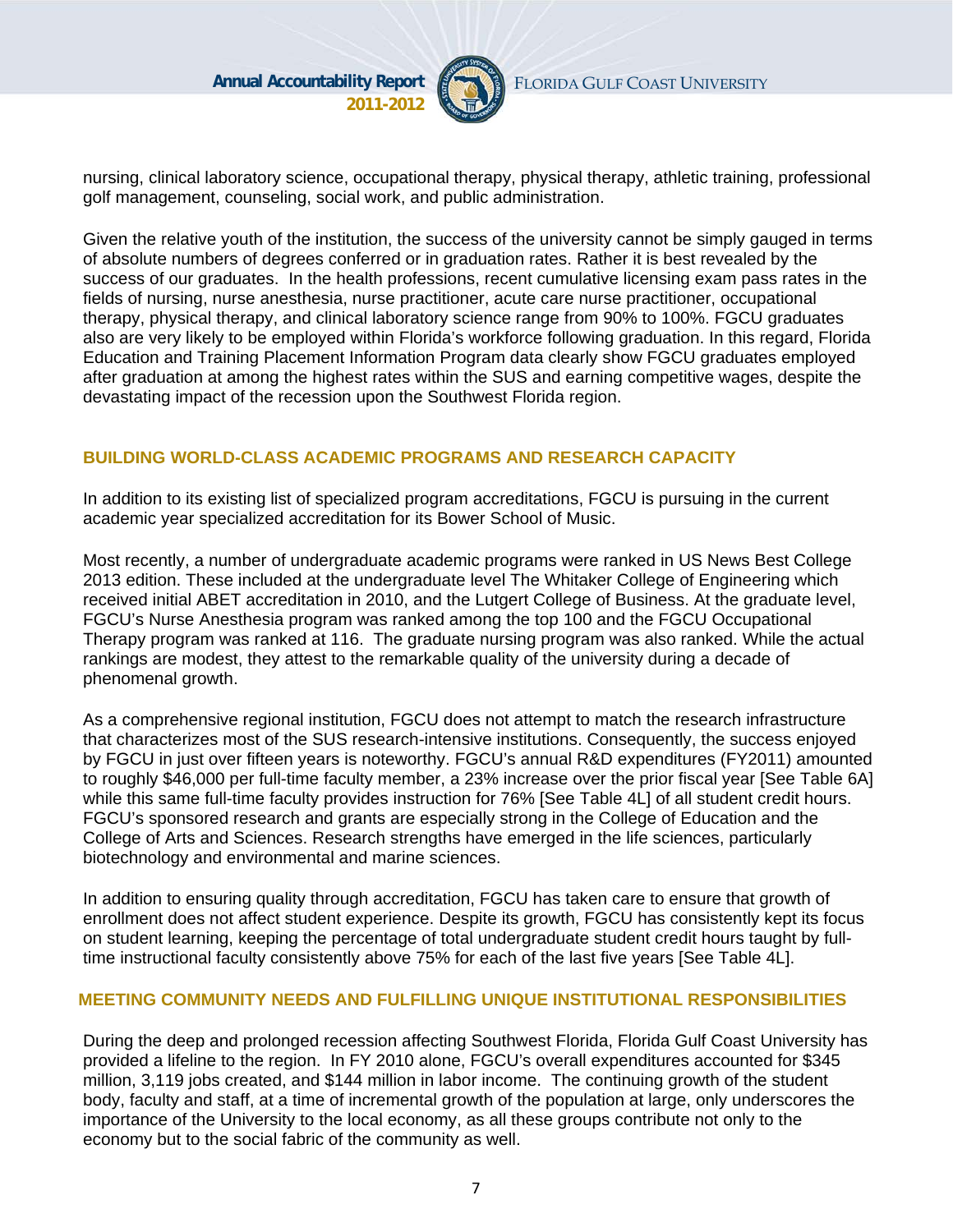

Of course one of the most critical aspects of FGCU is the advanced education it provides to regional residents enabling them to access professional careers vital to Southwest Florida's further development and economic diversification. Degree production has soared in the last decade at the fastest rate among the twelve SUS institutions. Post-graduation employment data supplied by the Florida Education and Training Placement and Information Program show that FGCU graduates are in demand and their degrees valued. More importantly, they stay in Florida following graduation and contribute in many ways to the state's prosperity. FGCU's plans for further program expansion continue to emphasize science, technology, engineering, mathematics, and health with no fewer than six of seven new programs planned for the next several years falling into these categories.

FGCU's Small Business Development Center (SBDC) also makes a major annual contribution to the region's economic vitality. In 2011, SBDC activity resulted in the creation or retention of over 700 jobs, \$7.3 million in sales growth, \$3.3 million in capital acquired, and the establishment of 59 new businesses in the region.

To better inform business leaders in the area, FGCU's Regional Economic Research Institute (RERI) in partnership with the Lee County Economic Development Office and the Horizon Council have launched a quarterly business climate survey that focuses on the current economic environment and future business expectations.

#### **Community Engagement**

As part of its ethos, FGCU strives for extensive engagement with its community, largely accomplished through service on the part of its students, faculty, and staff. Last year alone, FGCU students contributed over 150,000 service hours. Consequently, FGCU's presence touches the lives of thousands of area residents annually. The range of engagement includes the environment, health, legal services, victim advocacy, finance and accounting, technology, social services, adult care, the arts, and education. To date, FGCU students have contributed over 1,000,000 service hours to Southwest Florida. FGCU's programs have been lauded many times and in the last few years include recognition by the Carnegie Foundation, Florida Campus Compact, the Governor's Commission on Volunteerism and Community Service and the Washington Center for Internships and Academic Seminars. Last year, FGCU received a \$3 million gift from Janet G. Cohen to promote civic engagement and expand its student leadership development programs.

#### **PROGRESS ON PRIMARY INSTITUTIONAL GOALS AND METRICS** *(as outlined in University Work Plan)*

FGCU has included three key initiatives for the next three years that will drive improvement in academic quality, return on investment, and operational efficiency (reflected in its current strategic plan: 2010- 2015) within its 2012-2013 BOG Work Plan:

1) **Academic Quality** - academic excellence will continue as the principal institutional goal. Assessment and continuous improvement will be tools in the vanguard of FGCU's further evolution into a fully comprehensive university. Regional accreditation, state licensure/national certification, and Board of Governors (BOG) planning and accountability requirements will ensure the integrity of our academic enterprise. Specialized accreditation will be sought, earned, and maintained for all appropriate disciplines. Within the next year, FGCU will achieve accreditation of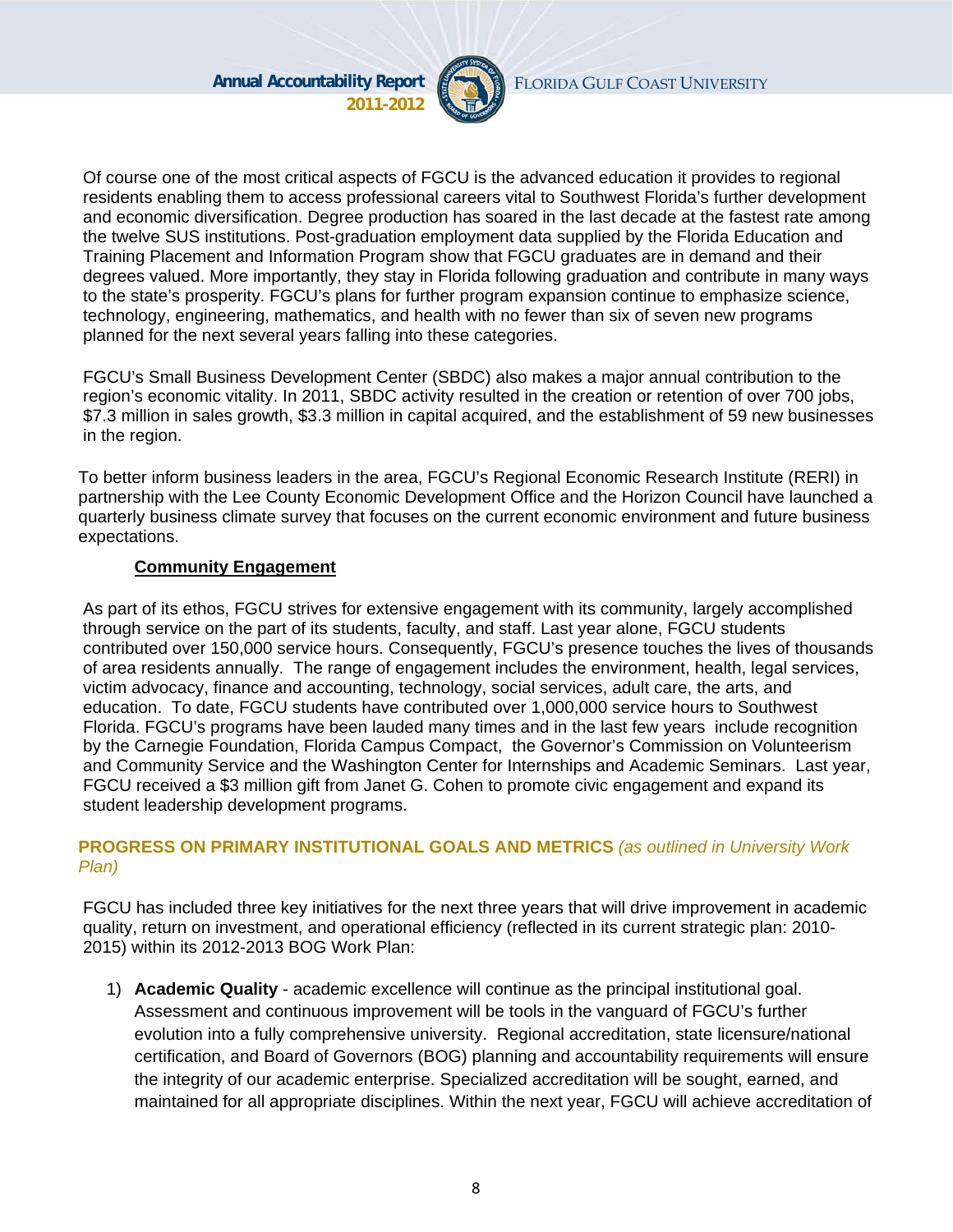

its College of Education, Bower School of Music, and School of Resort and Hospitality Management.

- 2) **Return on Investment -** means FGCU dramatically will increase its degree production across the board including STEM areas to provide the educated workforce that drives economic development. Graduation rates will continue their positive trend, and FGCU will continue to demonstrate high levels of post-graduation employment and success that will support the projected growth of the region in health care; education; management, finance, and real estate; information technology; the resort and hospitality industry; life sciences; environmental sciences and engineering; and the professions.
- 3) **Operational Efficiency** FGCU will continue to exhibit among the lowest costs per student credit hour in the SUS. The university also will continue to employ technology to ensure conservation of energy, the generation of clean energy, and the preservation of its environment. FGCU will continue to exhibit among the lowest energy costs per square foot in the SUS. All future facilities where possible will be constructed to Leadership in Energy and Environmental Design (LEED) standards. Classroom and laboratory utilization rates will remain among the highest within the SUS. The campus will remain a clean and secure environment conducive to student success.

FGCU is making significant progress on these three initiatives. With regard to **academic quality**, in January 2012 FGCU was notified by the Commission on Colleges of the Southern Association of Colleges and Schools that its Fifth Year review had been completed without any recommendations. The Physical Therapy, Athletic Training, and Nurse Anesthesia programs had their specialized accreditations reaffirmed in 2012. Additionally, the School of Resort and Hospitality Management and the College of Education received initial specialized accreditation in 2012. Licensing and national certification results in the health professions continue to post consistent cumulative pass rates in the 90-100% range. This fall the Bower School of Music in the College of Arts and Sciences and the College of Education launched the Bachelor of Music Education degree.

With **regard to return on investment**, since 2006 (through 2011) FGCU exhibited the highest rate of increase in baccalaureate degree production within the SUS at 88%. STEM degree production grew over seven-fold during this period. Degrees awarded to minority students grew by 100%, and the sixyear graduation rate grew by 12 percentage points and was eight percentage points higher than predicted based upon students' entering profile. FGCU has been among the top three SUS universities for post-graduation employment in Florida in each of the last five years for which data are available. Moreover, FGCU graduates stay in Florida and contribute to its economy: 65% of bachelor's recipients and 71% of master's recipients who graduated in 2006-2007 were still employed in Florida in fall 2011.

In terms of **operational efficiency,** both in the classroom and in the operation of its physical plant, FGCU continues to excel. OPPAGA data recently showed FGCU with the third lowest number of excess student credit hours within the system. While in 2009-2010, FGCU's cost to deliver a credit hour was 14% less than the SUS average this gap had widened in 2010-2011 to 18% (\$342 vs. \$279). Using renewable energy, FGCU generates about 20% of its power, and through a variety of energy conservation mechanisms, realized more than \$425,000 savings last year.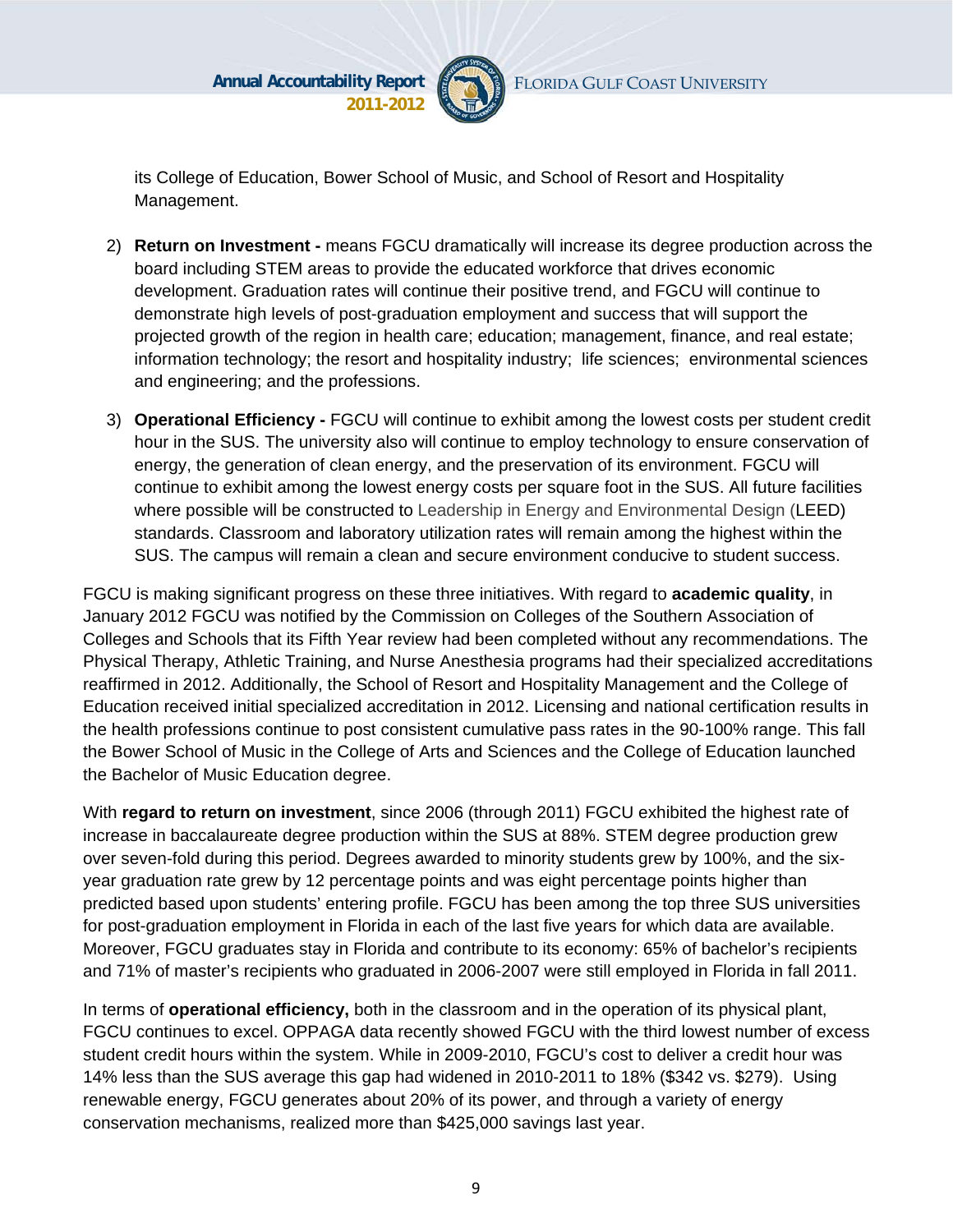

#### **ADDITIONAL INFORMATION ON QUALITY, RESOURCES, EFFICIENCIES AND EFFECTIVENESS**

In order for FGCU to sustain its quality in the face of rapid growth, it has learned to make efficient and effective use of its resources. Indeed, FGCU has the lowest actual state appropriation per FTE student in the SUS. One way FGCU has maintained quality with fewer resources is through achieving economies of scale. For example, economies of scale have been achieved by increasing class sizes, limiting growth of the number of course sections offered, and making fuller use of our facilities. The success of our efforts can be seen from several statistics. Average undergraduate class size increased from 24 to 34 students from 2004-2011, keeping FGCU close to, but slightly below, the average of 35 for the SUS as a whole. While undergraduate enrollment grew by 39% from fall 2007 to fall 2011, the number of total course sections fell by 3%.

While cost per student credit hour (SCH) increased by 1% for the system as a whole during the FY2006 - FY2011 period, FGCU's cost per credit hour has decreased by 20% and was 18% less than the SUS average of \$342/SCH. All these statistics point to enhanced efficiency. FGCU also is working to keep energy costs in check. It utilizes multiple chillers, has increased the ambient temperature in its buildings, and has implemented the largest solar field on a university campus in the Southeast to enhance the conservation and wise use of energy.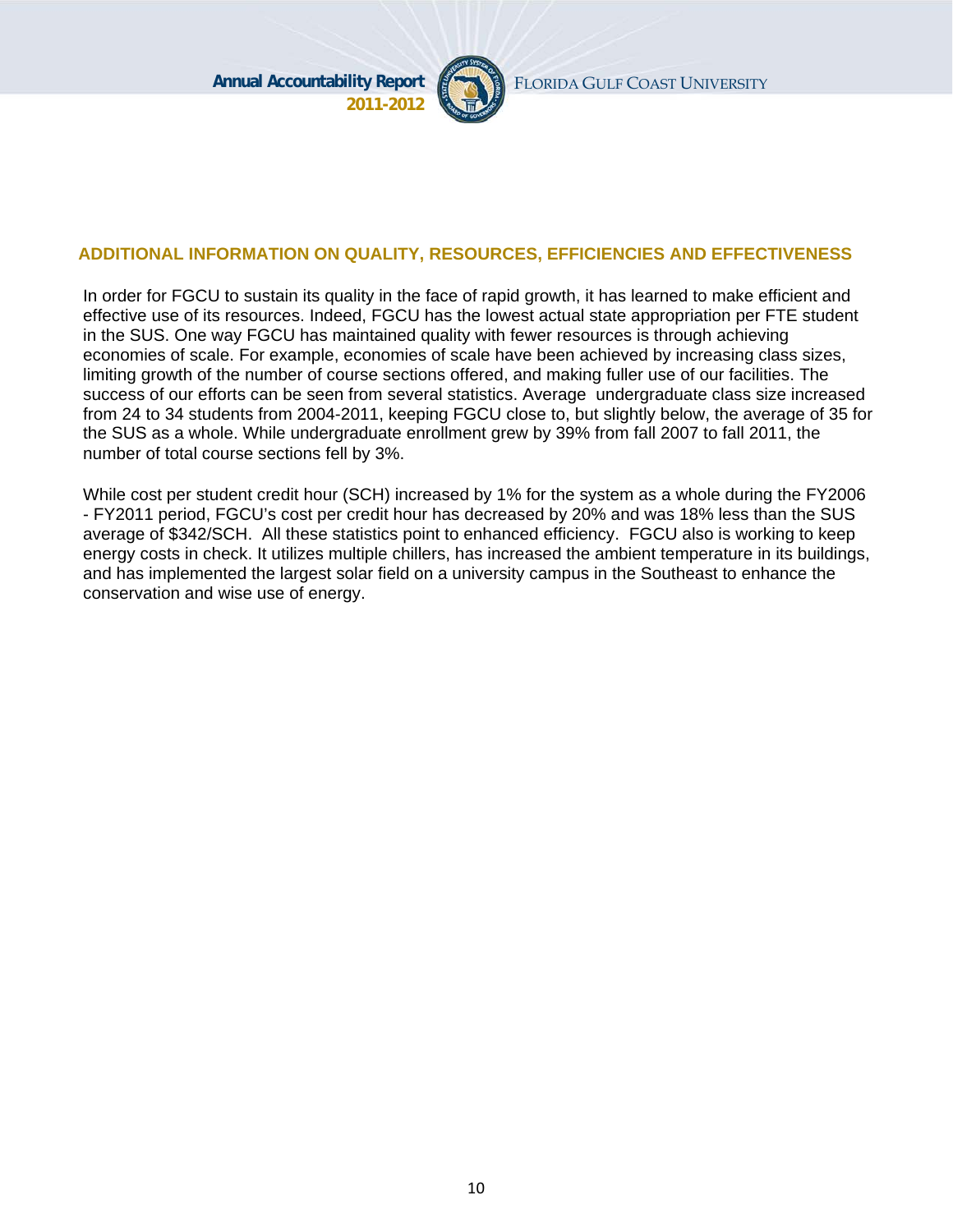

# Data Tables

#### **FINANCIAL RESOURCES**

Table 1A. Education and General Revenues

Table 1B. Education and General Expenditures

Table 1C. Funding per Student FTE

Table 1D. Other Budget Entities

Table 1E. Voluntary Support of Higher Education

#### **PERSONNEL**

Table 2A. Personnel Headcount

#### **ENROLLMENT AND SPACE**

Table 3A. Full-time Equivalent (FTE) Enrollment Table 3B. Enrollment by Location

#### Table 3C. Enrollment by Method of Instruction

#### **UNDERGRADUATE EDUCATION**

Table 4A. Baccalaureate Degree Program Changes in AY 2011-2012

Table 4B. Retention Rates

Table 4C. FTIC Graduation Rates (Full-time)

Table 4D. FTIC Graduation Rates (Full- and Part-time)

Table 4E. AA Transfers Graduation Rates

Table 4F. Other Transfers Graduation Rates

Table 4G. Baccalaureate Degrees Awarded

Table 4H. Baccalaureate Degrees Awarded in Areas of Strategic Emphasis

Table 4I. Baccalaureate Degrees Awarded to Underrepresented Groups

Table 4J. Baccalaureate Degrees Without Excess Credit Hours

Table 4K. Undergraduate Course Offerings

Table 4L. Faculty Teaching Undergraduates

Table 4M. Undergraduate Instructional Faculty Compensation

Table 4N. Student/Faculty Ratio

Table 4O. Licensure/Certification Exam: Nursing (NCLEX)

Table 4P. Tuition Differential Fee

#### **GRADUATE EDUCATION**

Table 5A. Graduate Degree Program Changes in AY 2011-2012

Table 5B. Graduate Degrees Awarded

Table 5C. Graduate Degrees Awarded in Areas of Strategic Emphasis

Table 5D. Licensure/Certification Exams for Graduate Programs

#### **RESEARCH & ECONOMIC DEVELOPMENT**

Table 6A. Research and Development Expenditures

Table 6B. Centers of Excellence

Table 6C. State University Research Commercialization Assistance Grants

Table 6D. 21st Century World Class Scholars Program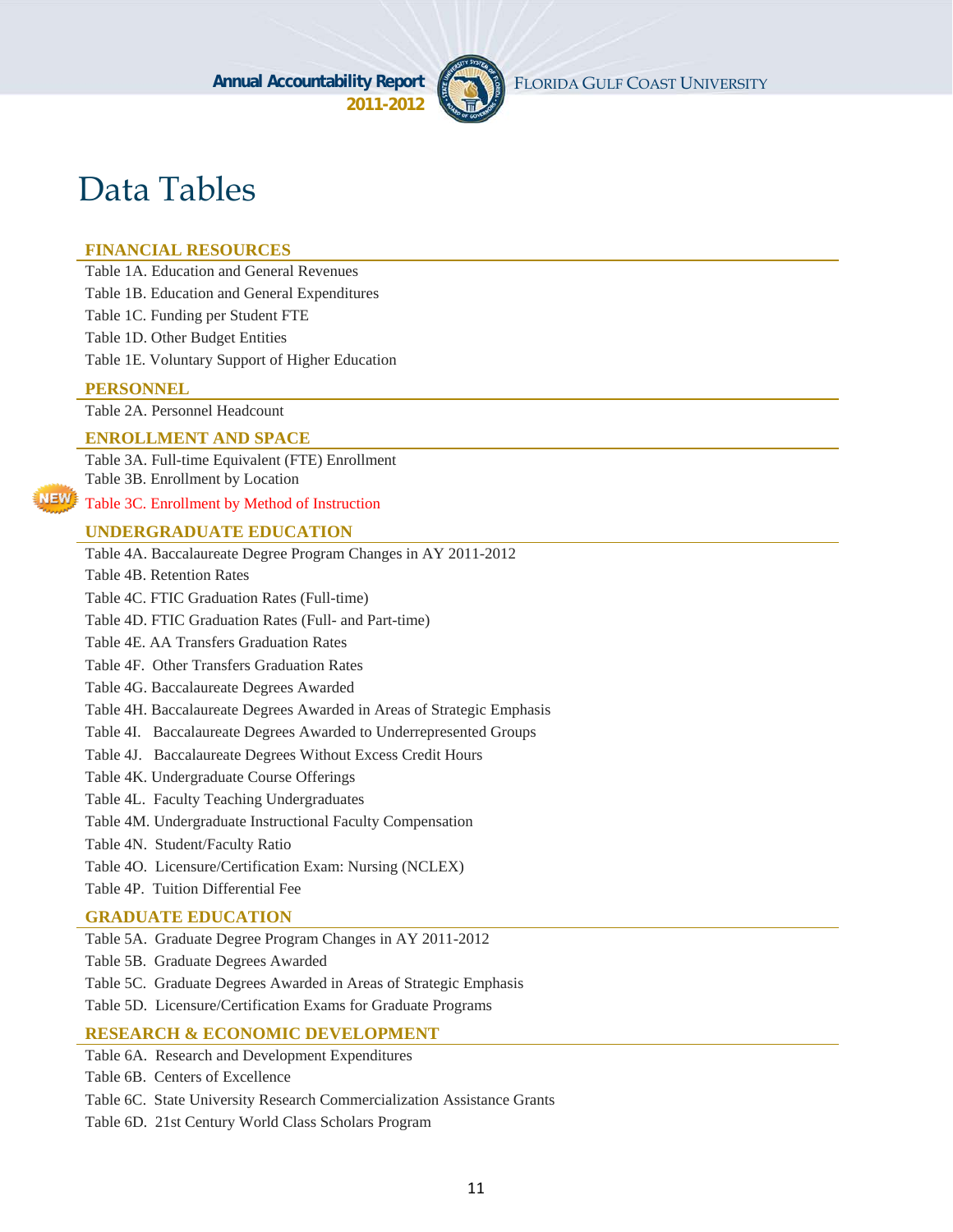

# **Section 1 – Financial Resources**

#### **TABLE 1A. University Education and General Revenues**

|                                                             | 2008-09       | 2009-10       | 2010-11       | 2011-12       | 2012-13          |  |  |  |
|-------------------------------------------------------------|---------------|---------------|---------------|---------------|------------------|--|--|--|
|                                                             | <b>Actual</b> | <b>Actual</b> | <b>Actual</b> | <b>Actual</b> | <b>Estimates</b> |  |  |  |
| <b>MAIN OPERATIONS</b>                                      |               |               |               |               |                  |  |  |  |
| <b>Recurring State Funds</b>                                | \$51,317,807  | \$45,960,550  | \$46,430,170  | \$45,240,758  | \$42,037,976     |  |  |  |
| <b>Non-Recurring State Funds</b>                            | \$483,230     | \$302,332     | \$783,896     | \$591,145     | \$0              |  |  |  |
| Tuition                                                     | \$27,496,602  | \$32,528,647  | \$36,650,020  | \$40,527,653  | \$42,551,895     |  |  |  |
| <b>Tuition Differential Fee</b>                             | \$0           | \$938,067     | \$4,271,670   | \$4,634,990   | \$9,562,561      |  |  |  |
| Misc. Fees & Fines                                          | \$492,827     | \$509,569     | \$584,740     | \$643,951     | \$573,449        |  |  |  |
| Phosphate Research Trust Fund                               | \$0           | \$0           | \$0           | \$0           | \$0              |  |  |  |
| <b>Federal Stimulus Funds</b>                               | \$0           | \$3,583,134   | \$3,428,533   | \$0           | \$0              |  |  |  |
| <b>SUBTOTAL</b>                                             | \$79,790,466  | \$83,822,299  | \$92,149,029  | \$91,638,497  | \$94,725,881     |  |  |  |
| <b>HEALTH SCIENCE CENTER / MEDICAL SCHOOL</b>               |               |               |               |               |                  |  |  |  |
| <b>SUBTOTAL</b>                                             | \$0           | \$0           | \$0           | \$0           | \$0              |  |  |  |
| <b>INSTITUTE OF FOOD &amp; AGRICULTURAL SCIENCES (IFAS)</b> |               |               |               |               |                  |  |  |  |
| <b>SUBTOTAL</b>                                             | \$0           | \$0           | \$0           | \$0           | \$0              |  |  |  |
|                                                             |               |               |               |               |                  |  |  |  |

**Recurring State Funds:** State recurring funds include general revenue and lottery education & general (E&G) appropriations and any administered funds provided by the state, including annual adjustments of risk management insurance premiums for the estimated year. This does not include technical adjustments or transfers made by universities after the appropriation. Please note: for estimated 2012-13 this figure includes the non-recurring \$300 M system budget reduction. - Source: For actual years, SUS Final Amendment Packages; for estimated year the 2012-13 Allocation Summary and Workpapers (Total E&G general revenue & lottery minus non-recurring) and Board of Governors staff calculations for risk management insurance adjustments. **Non-Recurring State Funds:** State non-recurring funds include general revenue and lottery education & general appropriations and any administered funds provided by the state. This does not include technical adjustments or transfers made by Universities after the appropriation - Source: non-recurring appropriations section of the annual Allocation Summary and Workpapers document and all other non-recurring budget amendments allocated later in the fiscal year. **Tuition**: Actual resident & non-resident tuition revenues collected from students, net of fee waivers. - Source: Operating Budget, Report 625 – Schedule I-A. **Tuition Differential Fee**: Actual tuition differential revenues collected from undergraduate students - Source: Operating Budget, Report 625 – Schedule I-A. **Miscellaneous Fees & Fines**: Other revenue collections include items such as application fees, late registration fees, library fines, miscellaneous revenues. This is the total revenue from Report 625 minus tuition and tuition differential fee revenues. This does not include local fees - Source: Operating Budget, Report 625 – Schedule I-A. **Phosphate Research Trust Fund**: State appropriation for the Florida Industrial and Phosphate Research Institute at the University of South Florida (for history years through 2011- 12); beginning 2012-13 the Phosphate Research Trust Fund is appropriated through Florida Polytechnic University. Other Operating Trust Funds- For UF-IFAS and UF-HSC, actual revenues from the Incidental Trust Funds and Operations & Maintenance Trust Fund are provided by the University of Florida. Source: Final Amendment Package. **Federal Stimulus Funds**: Non-recurring American Recovery and Reinvestment Act funds appropriated by the state - Source: SUS Final Amendment Package.

**TOTAL \$79,790,466 \$83,822,299 \$92,149,029 \$91,638,497 \$94,725,881**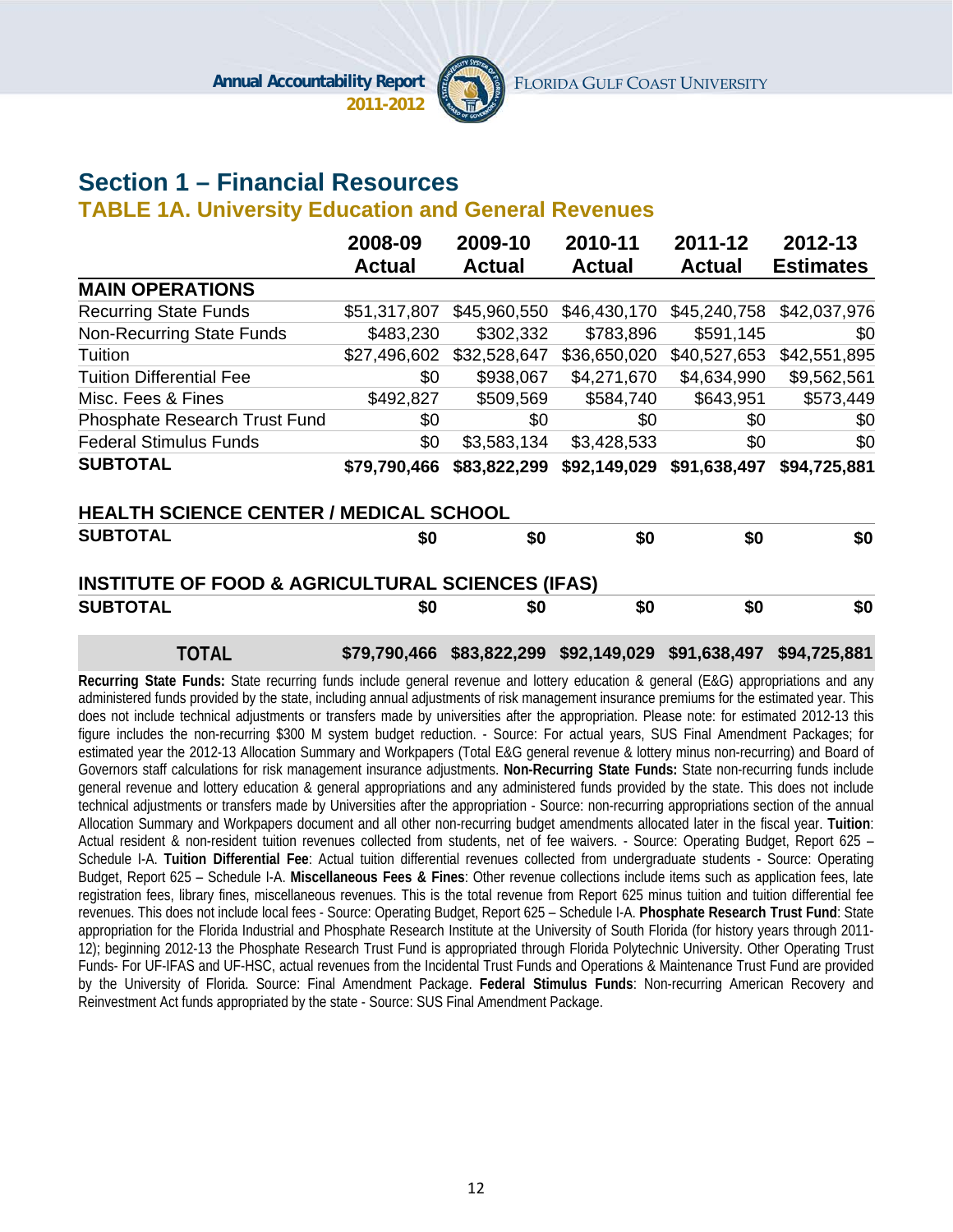

## **Section 1 – Financial Resources** *(continued)*

**TABLE 1B. University Education and General Expenditures** 

|                                            | 2008-09       | 2009-10                                                          | 2010-11       | 2011-12                                | 2012-13          |
|--------------------------------------------|---------------|------------------------------------------------------------------|---------------|----------------------------------------|------------------|
|                                            | <b>Actual</b> | <b>Actual</b>                                                    | <b>Actual</b> | <b>Actual</b>                          | <b>Estimates</b> |
| <b>MAIN OPERATIONS</b>                     |               |                                                                  |               |                                        |                  |
| Instruction/Research                       |               | \$46,645,814 \$46,733,908 \$48,883,873 \$52,912,581 \$54,454,885 |               |                                        |                  |
| <b>Administration and Support Services</b> |               | \$15,391,824 \$15,034,610 \$14,866,336 \$15,073,452 \$18,029,171 |               |                                        |                  |
| PO&M                                       | \$7,914,517   | \$7,922,599                                                      | \$8,315,649   | \$8,221,036                            | \$8,676,357      |
| <b>Student Services</b>                    | \$6,336,970   | \$6,667,248                                                      | \$7,810,334   | \$8,219,125                            | \$9,642,502      |
| <b>Institutes and Research Centers</b>     | \$0           | \$0                                                              | \$0           | \$0                                    | \$0              |
| Radio/TV                                   | \$282,768     | \$280,078                                                        | \$526,867     | \$553,218                              | \$472,575        |
| Library/Audio Visual                       | \$3,421,033   | \$3,341,458                                                      | \$3,793,275   | \$3,540,220                            | \$3,553,954      |
| <b>Museums and Galleries</b>               | \$0           | \$0                                                              | \$0           | \$0                                    | \$0              |
| <b>Agricultural Extension</b>              | \$0           | \$0                                                              | \$0           | \$0                                    | \$0              |
| Intercollegiate Athletics                  | \$0           | \$0                                                              | \$0           | \$0                                    | \$0              |
| Academic Infrastructure Support Org.       | \$0           | \$0                                                              | \$0           | \$0                                    | \$0              |
| <b>SUBTOTAL</b>                            |               | \$79,992,926 \$79,979,901                                        |               | \$84,196,334 \$88,519,632 \$94,829,444 |                  |

#### **HEALTH SCIENCE CENTER / MEDICAL SCHOOL**

| <b>SUBTOTAL</b>                                             | \$0 | \$0 | \$0 | \$0 | \$0 |
|-------------------------------------------------------------|-----|-----|-----|-----|-----|
| <b>INSTITUTE OF FOOD &amp; AGRICULTURAL SCIENCES (IFAS)</b> |     |     |     |     |     |
| <b>SUBTOTAL</b>                                             | \$0 | \$0 | \$0 | \$0 | \$0 |

#### **TOTAL \$79,992,926 \$79,979,901 \$84,196,334 \$88,519,632 \$94,829,444**

The table reports the actual and estimated amount of expenditures from revenues appropriated by the legislature for each fiscal year. The expenditures are classified by Program Component (i.e., Instruction/Research, PO&M, Administration, etc...) for activities directly related to instruction, research and public service. The table does not include expenditures classified as non-operating expenditures (i.e., to service assetrelated debts), and therefore excludes a small portion of the amount appropriated each year by the legislature. Also, the table does not include expenditures from funds carried forward from previous years. **Instruction & Research:** Includes expenditures for state services related to the instructional delivery system for advanced and professional education. Includes functions such as; all activities related to credit instruction that may be applied toward a postsecondary degree or certificate; non-project research and service performed to maintain professional effectives; individual or project research; academic computing support; academic source or curriculum development. Source: Operating Budget Summary - Expenditures by Program Activity (or Report 645). **Administration & Support Services:** Expenditures related to the executive direction and leadership for university operations and those internal management services which assist and support the delivery of academic programs. Source: Operating Budget Summary - Expenditures by Program Activity (or Report 645). **PO&M:** Plant Operations & Maintenance expenditures related to the cleaning and maintenance of existing grounds, the providing of utility services, and the planning and design of future plant expansion and modification Source: Operating Budget Summary - Expenditures by Program Activity (or Report 645). **Student Services:** Includes resources related to physical, psychological, and social well being of the student. Includes student service administration, social and cultural development, counseling and career guidance, financial aid, and student admissions and records. Source: Operating Budget Summary - Expenditures by Program Activity (or Report 645).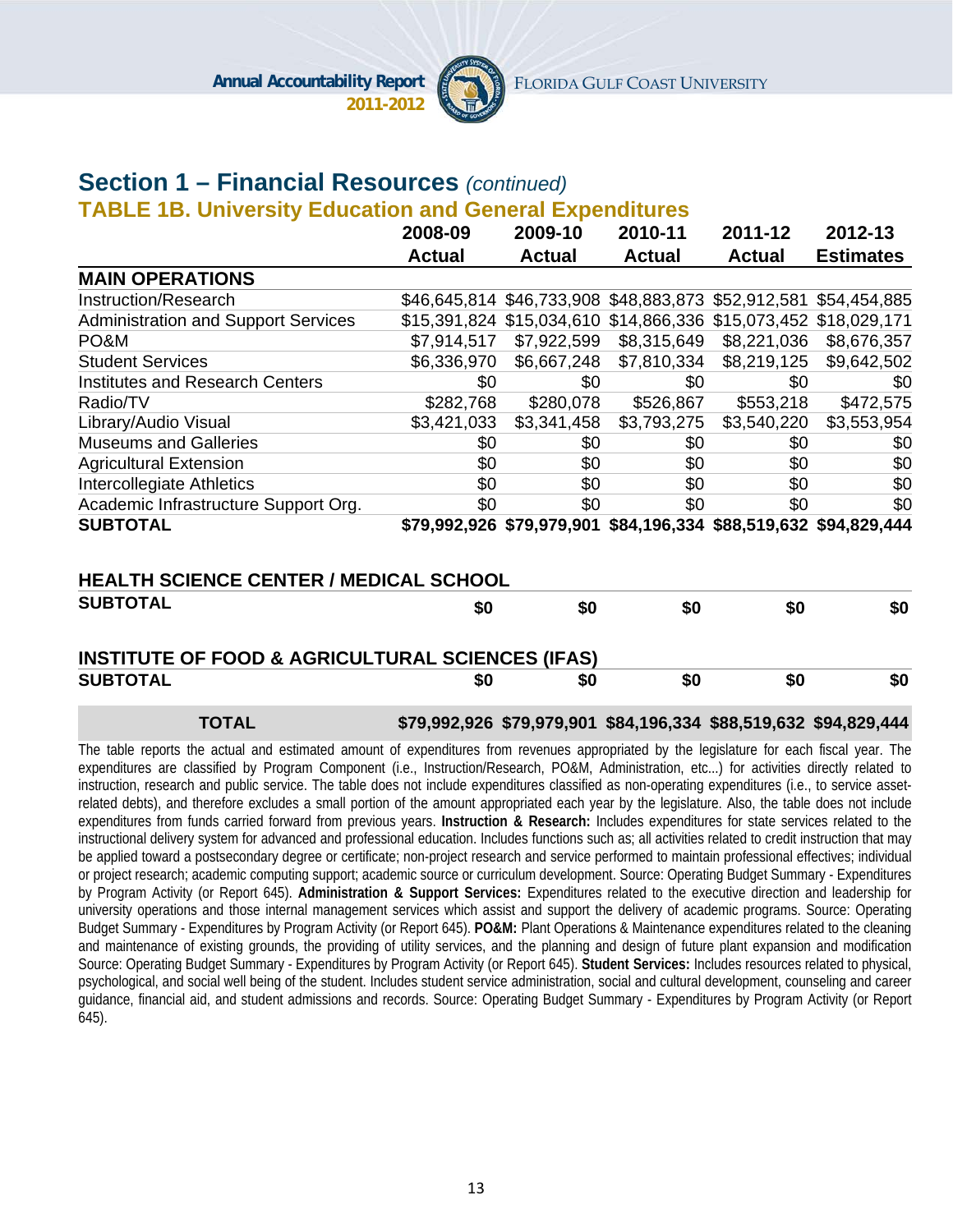

#### **Section 1 – Financial Resources** *(continued)*  **TABLE 1C. State Funding per Full-Time Equivalent (FTE) Student**

|                                     | 2008-09       | 2009-10       | 2010-11       | 2011-12       | 2012-13          |
|-------------------------------------|---------------|---------------|---------------|---------------|------------------|
|                                     | <b>Actual</b> | <b>Actual</b> | <b>Actual</b> | <b>Actual</b> | <b>Estimates</b> |
| <b>Appropriated Funding per FTE</b> |               |               |               |               |                  |
| <b>General Revenue</b>              | \$5,388       | \$4,415       | \$4,102       | \$3,677       | \$3,243          |
| Lottery Funds                       | \$645         | \$528         | \$558         | \$595         | \$418            |
| <b>Tuition &amp; Fees</b>           | \$3,419       | \$3,624       | \$3,603       | \$4,734       | \$5,278          |
| <b>Other Trust Funds</b>            | \$0           | \$383         | \$338         | \$0           | \$0              |
| Total                               | \$9,453       | \$8,951       | \$8,602       | \$9,006       | \$8,939          |
| <b>Actual Funding per FTE</b>       |               |               |               |               |                  |
| <b>Tuition &amp; Fees</b>           | \$3,260       | \$3,631       | \$4,097       | \$4,270       | \$4,577          |
| Total                               | \$9,294       | \$8,957       | \$9,096       | \$8,543       | \$8,238          |

Notes: (1) FTE is based on actual FTE, not funded FTE; (2) does not include Health-Science Center funds or FTE; (3) FTE for these metrics uses the standard IPEDS definition of FTE, equal to 30 credit hours for undergraduates and 24 for graduates; and (4) actual funding per student is based on actual tuition and E&G fees (does not include local fees) collected. Sources: Appropriated totals from the annual Final Amendment Package data. Estimated year data from the Allocation Summary document. Actual Student Fees from the Operating Budget 625 reports. This does not include appropriations for special units (i.e., IFAS, Health Science Centers, and Medical Schools). Tuition and fee revenues include tuition and tuition differential fee and E&G fees (i.e., application, late registration, and library fees/fines). Other local fees that do not support E&G activities are not included here (see Board of Governors Regulation 7.003). This data is not adjusted for inflation.

#### **TABLE 1D. University Other Budget Entities**

|                               | 2008-09       | 2009-10       | 2010-11       | 2011-12       | 2012-13          |
|-------------------------------|---------------|---------------|---------------|---------------|------------------|
|                               | <b>Actual</b> | <b>Actual</b> | <b>Actual</b> | <b>Actual</b> | <b>Estimates</b> |
| <b>Auxiliary Enterprises</b>  |               |               |               |               |                  |
| <b>Revenues</b>               | \$26,617,384  | \$28,357,208  | \$34,935,303  | \$36,930,004  | \$38,844,521     |
| <b>Expenditures</b>           | \$26,176,871  | \$22,756,749  | \$26,773,354  | \$29,365,269  | \$24,528,125     |
| <b>Contracts &amp; Grants</b> |               |               |               |               |                  |
| <b>Revenues</b>               | \$16,807,488  | \$15,575,891  | \$15,104,870  | \$16,017,365  | \$12,857,727     |
| <b>Expenditures</b>           | \$16,850,051  | \$12,084,323  | \$15,502,218  | \$16,950,090  | \$12,267,521     |
| <b>Local Funds</b>            |               |               |               |               |                  |
| <b>Revenues</b>               | \$19,307,263  | \$24,418,652  | \$30,308,275  | \$33,387,568  | \$35,696,237     |
| <b>Expenditures</b>           | \$18,870,565  | \$24,637,176  | \$31,136,829  | \$34,137,506  | \$36,055,638     |
| <b>Faculty Practice Plans</b> |               |               |               |               |                  |
| <b>Revenues</b>               | \$0           | \$0           | \$0           | \$0           | \$0              |
| <b>Expenditures</b>           | \$0           | \$0           | \$0           | \$0           | \$0              |

Notes: Revenues do not include transfers. Expenditures do not include non-operating expenditures. **Auxiliary Enterprises** are self supported through fees, payments and charges. Examples include housing, food services, bookstores, parking services, health centers. **Contract & Grants** resources are received from federal, state or private sources for the purposes of conducting research and public service activities. **Local Funds** are associated with student activity (supported by the student activity fee), student financial aid, concessions, intercollegiate athletics, technology fee, green fee, and student life & services fee. **Faculty Practice Plan** revenues/receipts are funds generated from faculty practice plan activities. Faculty Practice Plan expenditures include all expenditures relating to the faculty practice plans, including transfers between other funds and/or entities. This may result in double counting in information presented within the annual report. Source: Operating Budget, Report 615.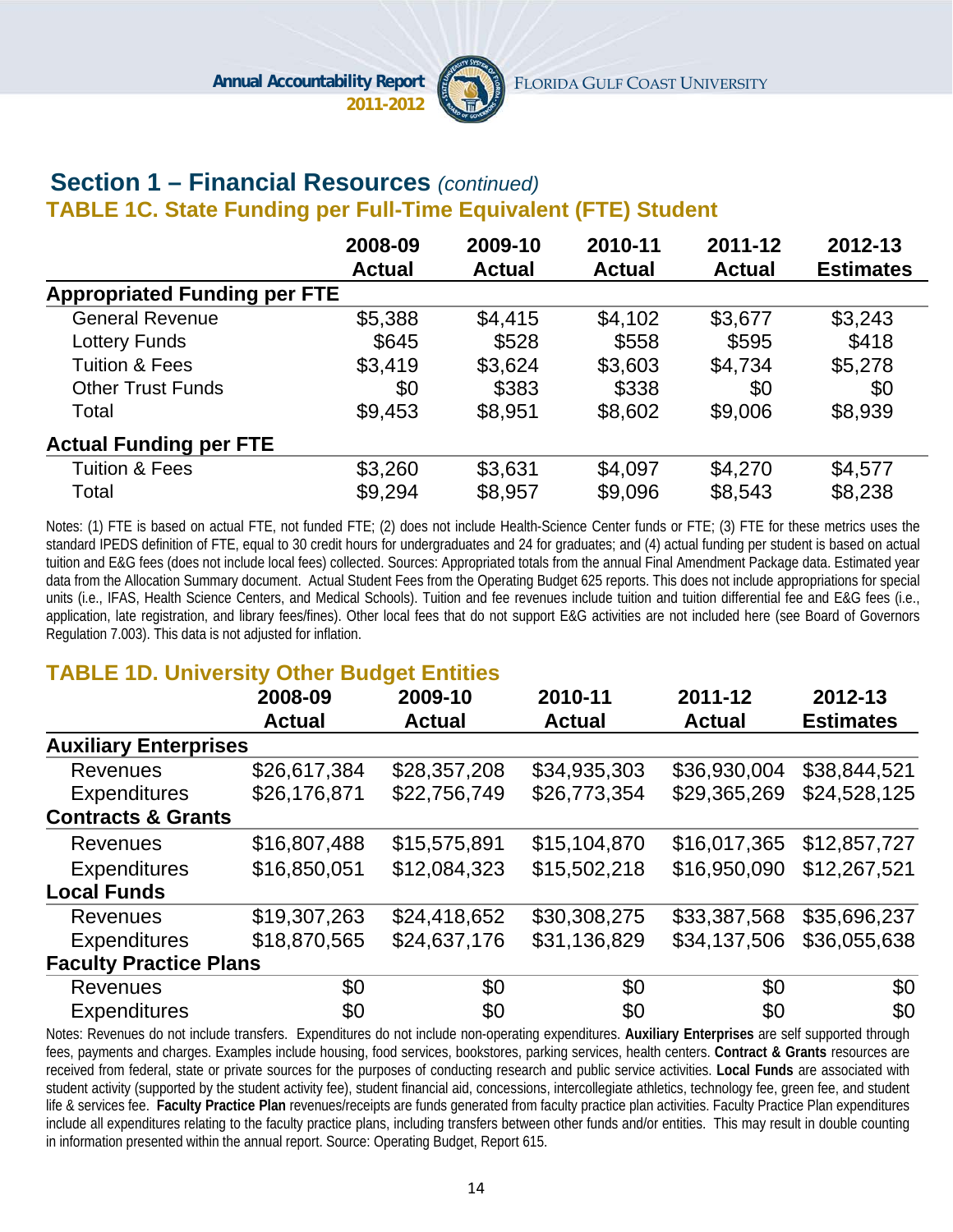

## **Section 1 – Financial Resources** *(continued)* **TABLE 1E. Voluntary Support of Higher Education**

|                                     | 2006-07  | 2007-08  | 2008-09  | 2009-10  | 2010-11  |
|-------------------------------------|----------|----------|----------|----------|----------|
| <b>Endowment Value</b><br>(\$1000s) | \$39,300 | \$46,638 | \$39,193 | \$45,904 | \$56,673 |
| <b>Gifts Received</b><br>(\$1000s)  | \$30,233 | \$20,782 | \$10,472 | \$13,603 | \$15,078 |
| Percentage of<br>Alumni Donors      | 3%       | 3%       | 3%       | 4%       | 3%       |

Notes: **Endowment value** at the end of the fiscal year, as reported in the annual NACUBO Endowment Study. **Gifts Received** as reported in the Council for Aid to Education's Voluntary Support of Education (VSE) survey in the section entitled "Gift Income Summary," this is the sum of the present value of all gifts (including outright and deferred gifts) received for any purpose and from all sources during the fiscal year, excluding pledges and bequests. (There's a deferred gift calculator at www.cae.org/vse.) The present value of non-cash gifts is defined as the tax deduction to the donor as allowed by the IRS. **Percentage of Alumni Donors** as reported in the Council for Aid to Education's Voluntary Support of Education (VSE) survey in the section entitled "Additional Details," this is the number of alumni donors divided by the total number of alumni, as of the end of the fiscal year. "Alumni," as defined in this survey, include those holding a degree from the institution as well as those who attended the institution but did not earn a degree.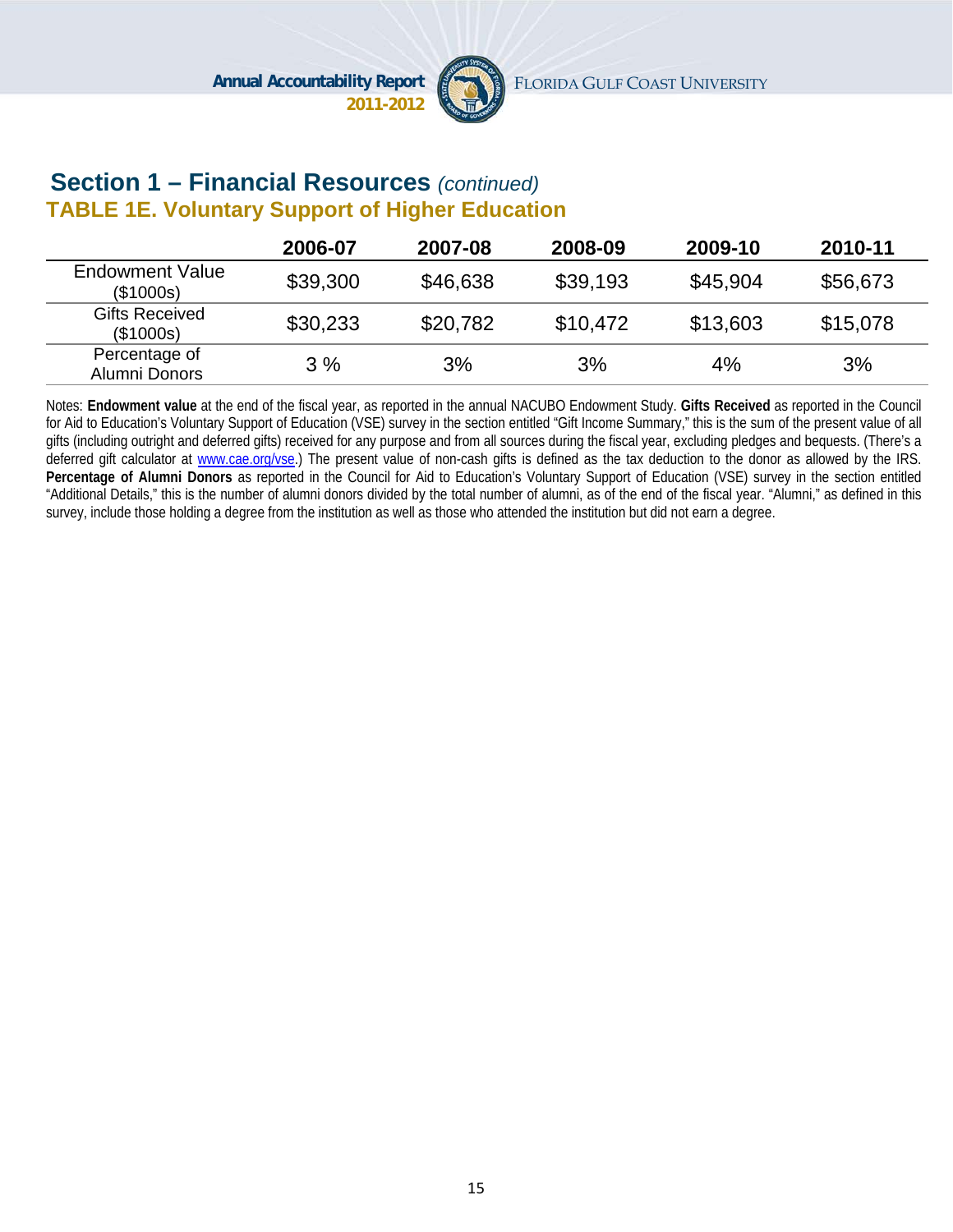

# **Section 2 – Personnel**

**TABLE 2A. Personnel Headcount** *(in Fall term only)*

|                                           | 2007           | 2008           | 2009           | 2010           | 2011           |
|-------------------------------------------|----------------|----------------|----------------|----------------|----------------|
| <b>Full-time</b>                          |                |                |                |                |                |
| <b>Tenured Faculty</b>                    | 13             | 12             | 13             | 12             | 10             |
| <b>Tenure-track Faculty</b>               | $\mathbf 0$    | $\mathbf 0$    | $\overline{0}$ | $\overline{0}$ | $\mathbf 0$    |
| Non-Tenure Track Faculty                  | 293            | 312            | 335            | 361            | 384            |
| <b>Instructors Without Faculty Status</b> | $\mathbf 0$    | $\overline{0}$ | $\overline{0}$ | $\Omega$       | $\mathbf 0$    |
| <b>Graduate Assistants/Associates</b>     | $\mathbf 0$    | $\mathbf 0$    | $\overline{0}$ | $\overline{0}$ | $\mathbf 0$    |
| Executive/Administrative                  | 149            | 149            | 148            | 148            | 159            |
| <b>Other Professional</b>                 | 228            | 250            | 258            | 269            | 289            |
| Non-Professional                          | 222            | 231            | 228            | 222            | 236            |
| <b>FULL-TIME SUBTOTAL</b>                 | 905            | 954            | 982            | 1,012          | 1,078          |
| <b>Part-time</b>                          |                |                |                |                |                |
| <b>Tenured Faculty</b>                    | $\overline{0}$ | $\overline{0}$ | $\overline{0}$ | $\overline{0}$ | $\overline{0}$ |
| <b>Tenure-track Faculty</b>               | 0              | 0              | $\Omega$       | $\Omega$       | $\Omega$       |
| Non-Tenure Track Faculty                  | 216            | 206            | 206            | 216            | 232            |
| <b>Instructors Without Faculty Status</b> | 0              | 0              | $\Omega$       | $\Omega$       | $\mathbf 0$    |
| <b>Graduate Assistants/Associates</b>     | 43             | 37             | 43             | 85             | 72             |
| Executive/Administrative                  | $\mathbf 0$    | $\mathbf 0$    | $\mathbf 0$    | $\overline{0}$ | $\mathbf 0$    |
| <b>Other Professional</b>                 | $\overline{4}$ | $\overline{0}$ | $\overline{2}$ | 2              | $\overline{2}$ |
| Non-Professional                          | 1              | 1              | 1              | 4              | 1              |
| <b>PART-TIME SUBTOTAL</b>                 | 264            | 244            | 252            | 307            | 307            |
| <b>TOTAL</b>                              | 1,169          | 1,198          | 1,234          | 1,319          | 1,385          |

Note: This table is based on the annual IPEDS Human Resources Survey, and provides full- and part-time medical and non-medical staff by faculty status and primary function/occupational activity. **Tenured and Tenure-Track Faculty** include those categorized within instruction, research, or public service. **Non-Tenure Track Faculty** includes adjunct faculty and faculty on multi-year contracts categorized within instruction, research, or public service. **Instructors Without Faculty Status** includes postdoctoral research associates, and individuals hired as a staff member primarily to do research on a 3-year contract without tenure eligibility categorized within instruction, research, or public service. **Executive/Administrative** refers to all executive, administrative and managerial positions regardless of faculty status. **Other Professional** refers to support and service positions regardless of faculty status.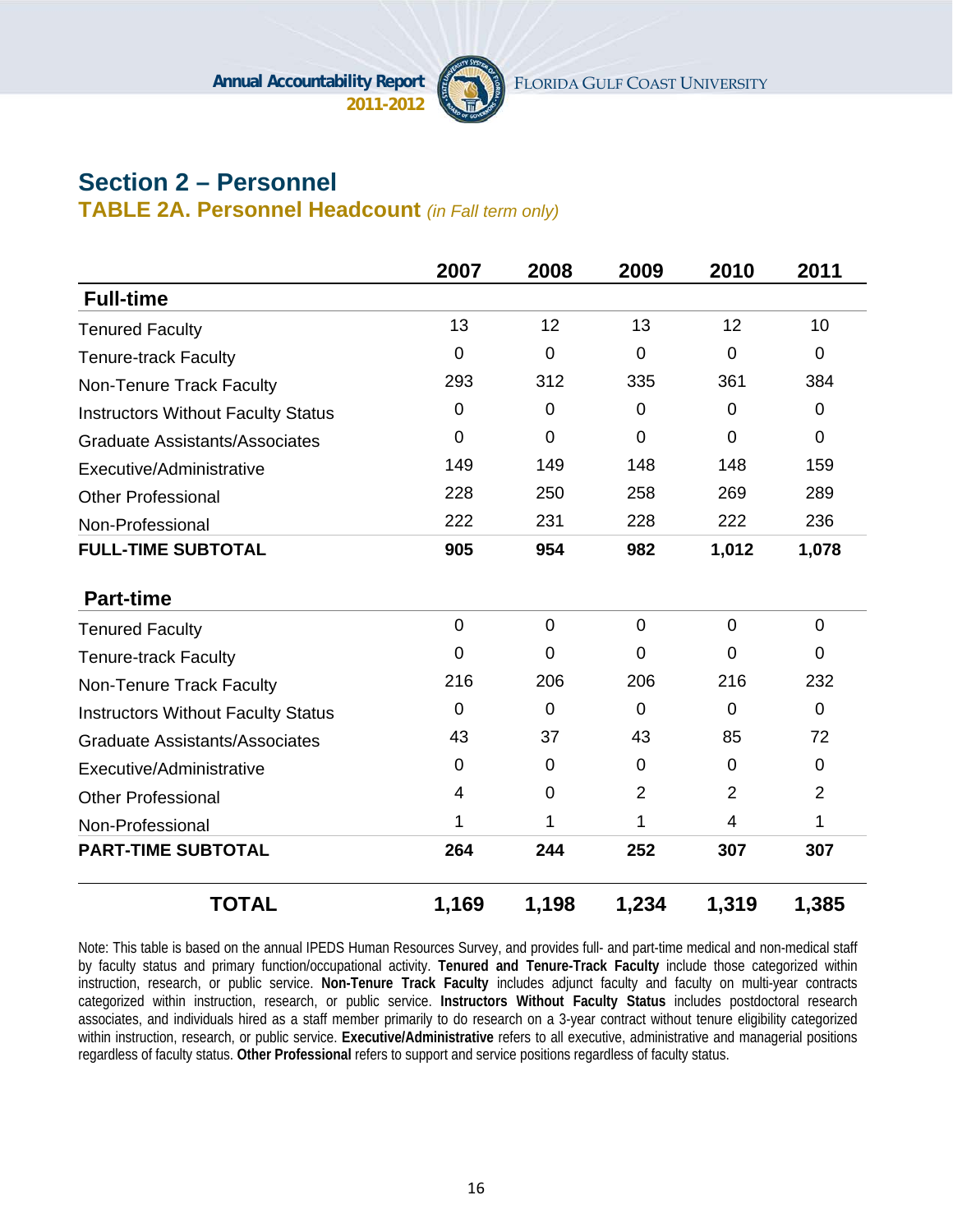

# **Section 3 – Enrollment TABLE 3A. Full-Time Equivalent (FTE) Enrollment**

|                                         | 2010-11       |               | 2011-12       |               |               | 2012-13          |  |
|-----------------------------------------|---------------|---------------|---------------|---------------|---------------|------------------|--|
|                                         | <b>Funded</b> | <b>Actual</b> | <b>Funded</b> | <b>Actual</b> | <b>Funded</b> | <b>Estimated</b> |  |
| <b>FLORIDA RESIDENTS</b>                |               |               |               |               |               |                  |  |
| Lower                                   | 2,224         | 3,418         | 2,224         | 3,729         | 2,224         | 4,058            |  |
| Upper                                   | 2,319         | 3,105         | 2,319         | 3,282         | 2,319         | 3,484            |  |
| Grad I                                  | 510           | 636           | 510           | 579           | 510           | 605              |  |
| Grad II                                 | 10            | 79            | 10            | 100           | 10            | 112              |  |
| Total                                   | 5,063         | 7,237         | 5,063         | 7,689         | 5,063         | 8,259            |  |
| <b>NON-FLORIDA RESIDENTS</b>            |               |               |               |               |               |                  |  |
| Lower                                   |               | 213           |               | 209           |               | 222              |  |
| Upper                                   |               | 123           |               | 115           |               | 120              |  |
| Grad I                                  |               | 26            |               | 27            |               | 28               |  |
| Grad II                                 |               | 1             |               | 5             |               | 4                |  |
| Total                                   | 310           | 361           | 310           | 355           | 310           | 374              |  |
| <b>TOTAL FTE</b>                        |               |               |               |               |               |                  |  |
| Lower                                   | 2,224         | 3,629         | 2,224         | 3,937         | 2,224         | 4,280            |  |
| Upper                                   | 2,319         | 3,228         | 2,319         | 3,397         | 2,319         | 3,604            |  |
| Grad I                                  | 510           | 662           | 510           | 606           | 510           | 633              |  |
| Grad II                                 | 10            | 79            | 10            | 105           | 10            | 116              |  |
| <b>Total FTE</b>                        | 5,373         | 7,598         | 5,373         | 8,045         | 5,373         | 8,633            |  |
| <b>Total FTE</b><br>(US Definition)     | 7,164         | 10,131        | 7,164         | 10,727        | 7,164         | 11,511           |  |
| <b>Headcount for Medical Doctorates</b> |               |               |               |               |               |                  |  |

| Residents     |  |  |  |
|---------------|--|--|--|
| Non-Residents |  |  |  |
| Total         |  |  |  |

Notes: Full-time Equivalent (FTE) student is a measure of instructional effort (and student activity) that is based on the number of credit hours that students enroll. FTE is based on the Florida definition, which divides undergraduate credit hours by 40 and graduate credit hours by 32 (US definition based on Undergraduate FTE = 30 and Graduate FTE = 24 credit hours). **Funded** enrollment as reported in the General Appropriations Act and set by the legislature. **Actual** enrollment only reports 'state-fundable' FTE as reported by Universities to the Board of Governors in the Student Instruction File (SIF). **Estimated** enrollment as reported by Universities to the Board of Governors in their Enrollment Plans. Totals are actual and may not equal sum of reported student levels due to rounding of student level FTE. Total FTE are equal in tables 3A, 3B, and 3C. Actual Medical headcounts (includes Medicine, Dentistry, and Veterinary programs) are based on Fall enrollment data.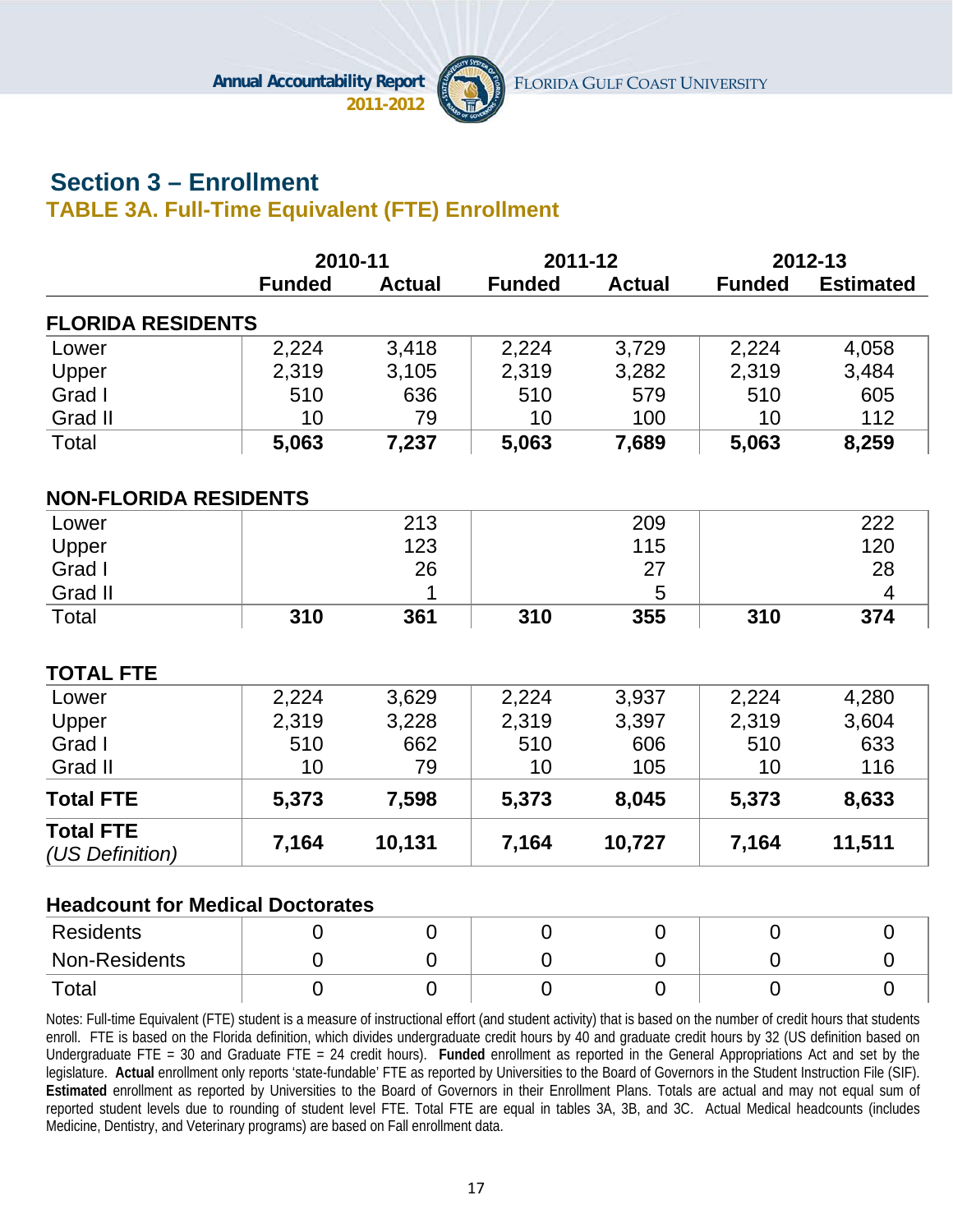

# **Section 3 – Enrollment** *(continued)*

# **TABLE 3B. Full-Time Equivalent (FTE) Enrollment by Location**

|                                 | 2010-11       | 2011-12        | 2012-13          |
|---------------------------------|---------------|----------------|------------------|
|                                 | <b>Actual</b> | <b>Actual</b>  | <b>Estimated</b> |
| <b>MAIN CAMPUS</b>              |               |                |                  |
| LOWER-DIVISION                  | 3,608         | 3,931          | 4,265            |
| UPPER-DIVISION                  | 3,070         | 3,196          | 3,401            |
| MASTER'S (GRAD I)               | 625           | 569            | 595              |
| <b>DOCTORAL (GRAD II)</b>       | 69            | 92             | 102              |
| <b>TOTAL</b>                    | 7,372         | 7,788          | 8,363            |
| <b>OTHER PHYSICAL LOCATIONS</b> |               |                |                  |
| <b>LOWER-DIVISION</b>           | 22            | $\overline{7}$ | 15               |
| UPPER-DIVISION                  | 158           | 200            | 203              |
| MASTER'S (GRAD I)               | 37            | 37             | 38               |
| <b>DOCTORAL (GRAD II)</b>       | 10            | 13             | 14               |
| <b>TOTAL</b>                    | 227           | 257            | 270              |
| <b>TOTAL</b>                    |               |                |                  |
| LOWER-DIVISION                  | 3,629         | 3,937          | 4,280            |
| UPPER-DIVISION                  | 3,228         | 3,397          | 3,604            |
| MASTER'S (GRAD I)               | 662           | 606            | 633              |
| <b>DOCTORAL (GRAD II)</b>       | 79            | 105            | 116              |
| <b>TOTAL</b>                    | 7,598         | 8,045          | 8,633            |

Notes: "Site" refers to each distinct physical location that has or is planned to have more than 150 State-fundable FTE enrollments. Totals are actual and may not equal sum of reported student levels due to rounding of student level FTE. Total FTE are equal in tables 3A, 3B, and 3C. See table 3C for details on Distance Learning.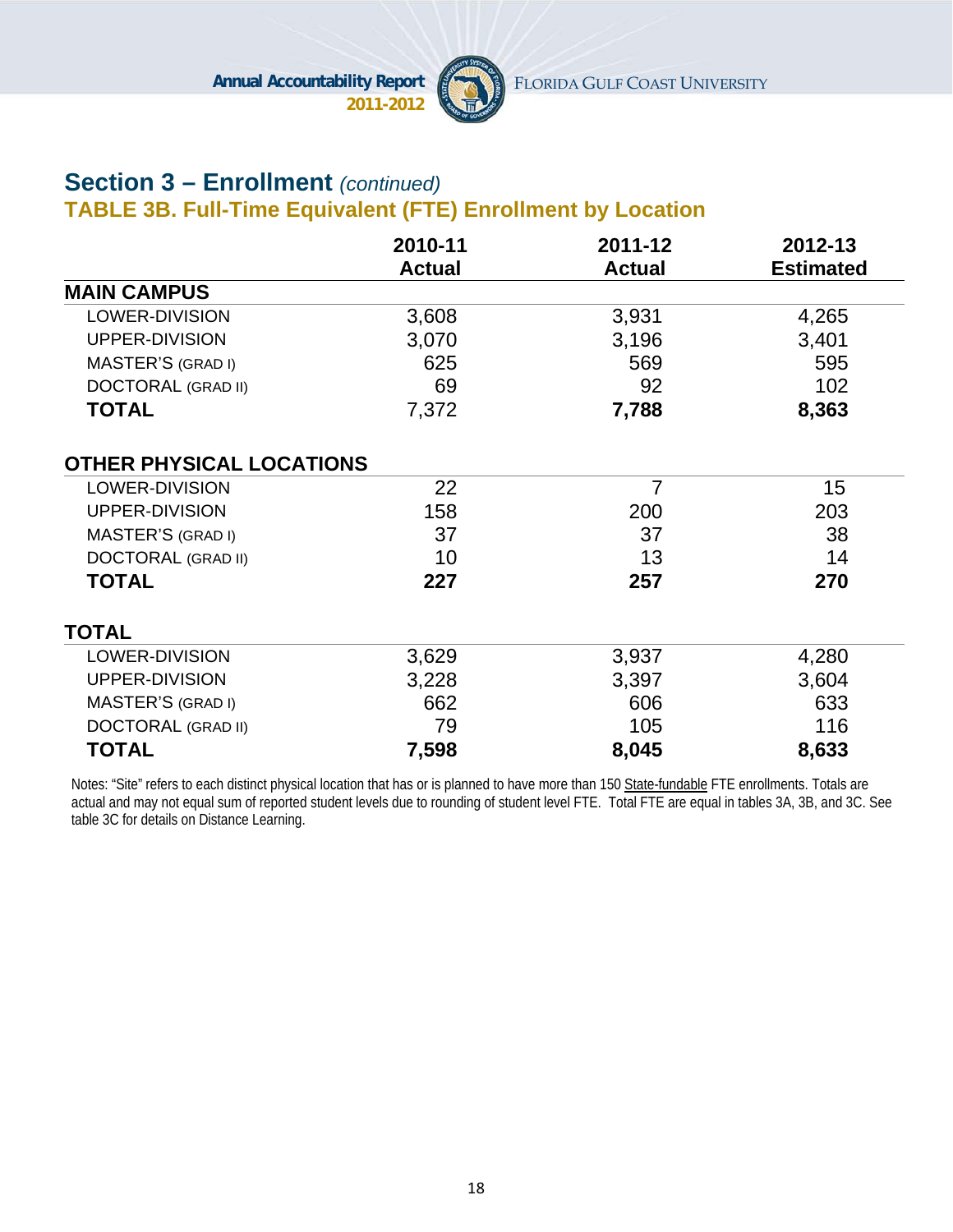

# **Section 3 – Enrollment** *(continued)*

#### **TABLE 3C. Full-Time Equivalent (FTE) Enrollment by Method of Instruction**

|                           | 2010-11        | 2011-12 |
|---------------------------|----------------|---------|
| <b>TRADITIONAL</b>        |                |         |
| LOWER-DIVISION            | 2,965          | 3,262   |
| UPPER-DIVISION            | 2,608          | 2,778   |
| MASTER'S (GRAD I)         | 384            | 363     |
| <b>DOCTORAL (GRAD II)</b> | 63             | 69      |
| <b>TOTAL</b>              | 6,020          | 6,472   |
| <b>HYBRID</b>             |                |         |
| <b>LOWER-DIVISION</b>     | 78             | 69      |
| UPPER-DIVISION            | 101            | 125     |
| <b>MASTER'S (GRAD I)</b>  | 111            | 74      |
| <b>DOCTORAL (GRAD II)</b> | $\overline{4}$ | 17      |
| <b>TOTAL</b>              | 293            | 285     |
| <b>DISTANCE LEARNING</b>  |                |         |
| <b>LOWER-DIVISION</b>     | 586            | 607     |
| UPPER-DIVISION            | 519            | 493     |
| MASTER'S (GRAD I)         | 167            | 169     |
| <b>DOCTORAL (GRAD II)</b> | 13             | 19      |
| <b>TOTAL</b>              | 1,285          | 1,287   |
| <b>TOTAL</b>              |                |         |
| <b>LOWER-DIVISION</b>     | 3,629          | 3,937   |
| UPPER-DIVISION            | 3,228          | 3,397   |
| <b>MASTER'S (GRAD I)</b>  | 662            | 606     |
| <b>DOCTORAL (GRAD II)</b> | 79             | 105     |
| <b>TOTAL</b>              | 7,598          | 8,045   |

Note: Full-time Equivalent (FTE) student is a measure of instructional effort (and student activity) that is based on the number of credit hours that students enroll. FTE is based on the Florida definition, which divides undergraduate credit hours by 40 and graduate credit hours by 32. **Distance Learning** is a course in which at least 80 percent of the direct instruction of the course is delivered using some form of technology when the student and instructor are separated by time or space, or both (per 1009.24(17), *F.S.*). **Hybrid** is a course where 50% to 79% of the instruction is delivered using some form of technology, when the student and instructor are separated by time or space, or both (per SUDS data element 2052). **Traditional (and Technology Enhanced)** refers to primarily face to face instruction utilizing some form of technology for delivery of supplemental course materials for *no more* than 49% of instruction (per SUDS data element 2052). Totals are actual and may not equal sum of reported student levels due to rounding of student level FTE. Total FTE are equal in tables 3A, 3B, and 3C.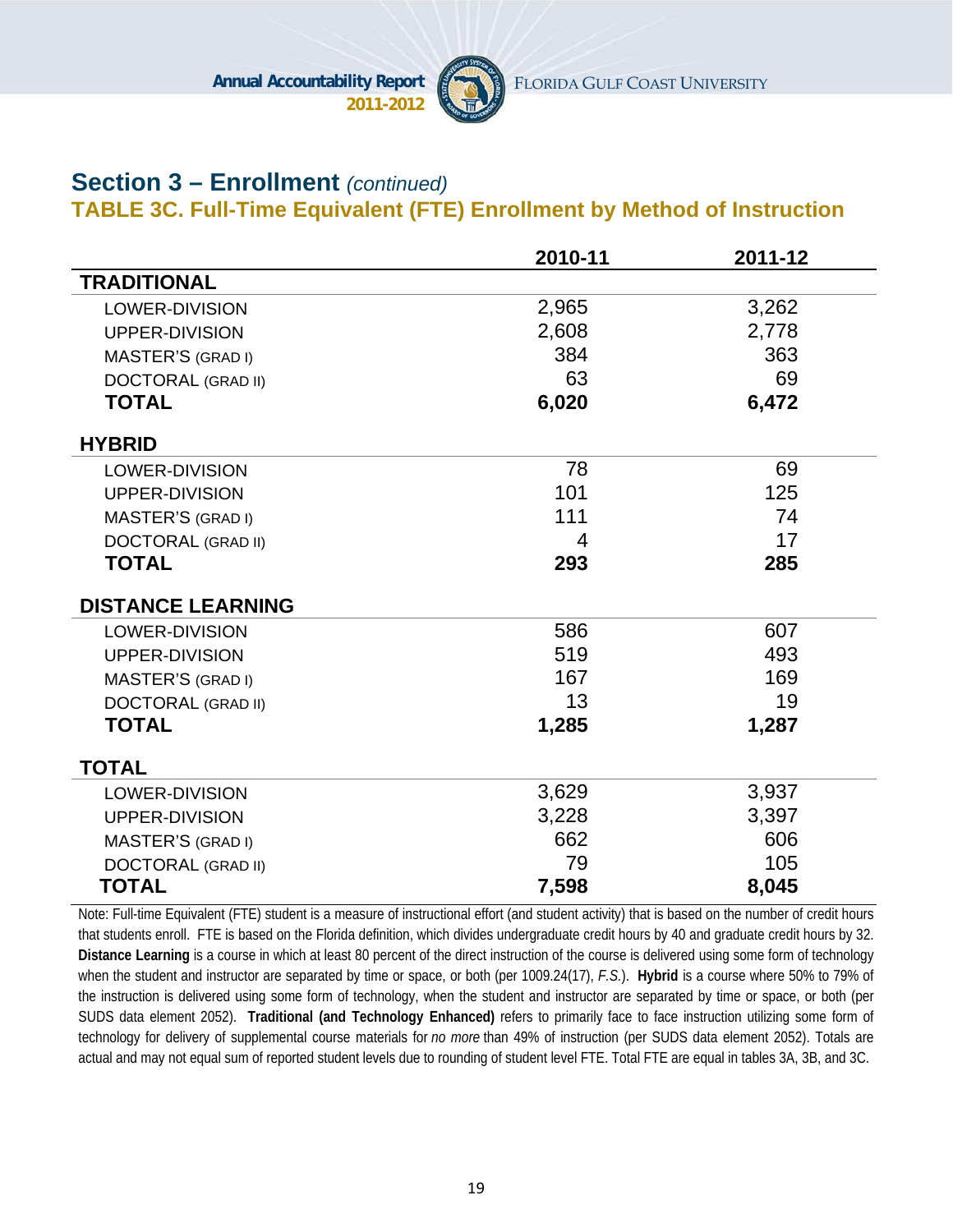

# **Section 4 – Undergraduate Education**

#### **TABLE 4A. Baccalaureate Degree Program Changes in AY 2011-12**

| <b>Title of Program</b>                                       | Six-digit<br><b>CIP</b><br>Code | <b>Degree</b><br>Level | Date of<br><b>UBOT</b><br><b>Action</b> | <b>Starting</b><br>or Ending<br>Term | <b>Comments</b>     |  |
|---------------------------------------------------------------|---------------------------------|------------------------|-----------------------------------------|--------------------------------------|---------------------|--|
| <b>New Programs</b>                                           |                                 |                        |                                         |                                      |                     |  |
| Music Teacher Education                                       | 13.1312                         | <b>Bachelor</b>        | Jan. 17, 2012                           | <b>Fall 2012</b>                     |                     |  |
| Computer Software and Media<br>Applications, Other            | 11.0899                         | <b>Bachelor</b>        | Jun. 21, 2012                           | <b>Fall 2011</b>                     | Replaced<br>11.0101 |  |
| <b>Terminated Programs</b>                                    |                                 |                        |                                         |                                      |                     |  |
| None                                                          |                                 |                        |                                         |                                      |                     |  |
| <b>Inactive Programs</b>                                      |                                 |                        |                                         |                                      |                     |  |
| Spanish                                                       |                                 |                        |                                         |                                      |                     |  |
| <b>New Programs Considered By University But Not Approved</b> |                                 |                        |                                         |                                      |                     |  |
| None                                                          |                                 |                        |                                         |                                      |                     |  |

Note: This table does not include new majors or concentrations added under an existing degree program CIP Code. This table reports the program changes between May 5, 2011 and May 4, 2012. **New Programs** are proposed new degree programs that have been completely through the approval process at the university and, if appropriate, the Board of Governors. Does not include new majors or concentrations added under an existing degree program CIP Code. **Terminated Programs** are degree programs for which the entire CIP Code has been terminated and removed from the university's inventory of degree programs. Does not include majors or concentrations terminated under an existing degree program CIP Code if the code is to remain active on the academic degree inventory. **Inactive Programs** are degree programs for which enrollments have been temporarily suspended for the entire CIP Code, but the program CIP Code has not been terminated. Does not include majors or concentrations suspended under an existing degree program CIP Code if the code is to remain active on the academic degree inventory and new enrollments in any active major will be reported. **New Programs Considered by University But Not Approved** includes any programs considered by the university board of trustees, or any committee of the board, but not approved for implementation. Also include any programs that were returned prior to board consideration by the university administration for additional development, significant revisions, or re-conceptualization; regardless of whether the proposal was eventually taken to the university board for approval. Count the returns once per program, not multiple times the proposal was returned for revisions, unless there is a total re-conceptualization that brings forward a substantially different program in a different CIP Code.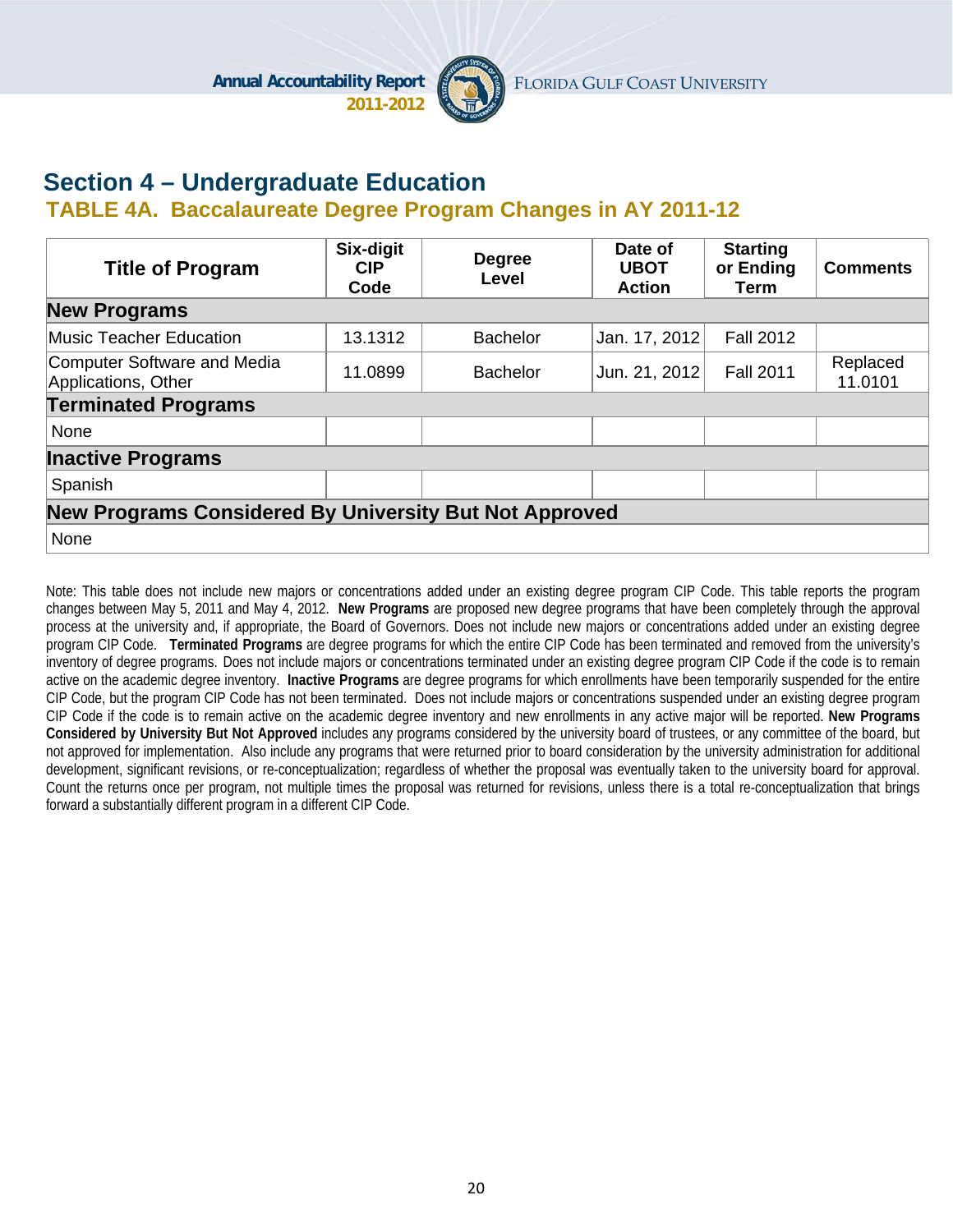

# **Section 4 – Undergraduate Education** *(continued)*

#### **TABLE 4B. Retention Rates**

*Full-time FTIC Retained in the Second Fall Term at Same University*

|                                         | 2007-08 | 2008-09 | 2009-10    | 20010-11 | 2011-12<br><b>Preliminary</b> |
|-----------------------------------------|---------|---------|------------|----------|-------------------------------|
| <b>Cohort Size</b>                      | 1.689   | 1,772   | 1,963      | 2,198    | 2,527                         |
| % Retained                              | 74%     | 78%     | <b>74%</b> | 75%      | 76%                           |
| % Retained<br>with GPA of 2.0 or higher | 69%     | 74%     | 69%        | 69%      | 71%                           |

Notes: **Cohorts** are based on undergraduate students who enter the institution in the Fall term (or Summer term and continue into the Fall term). **Percent Retained** is based on student enrollment in the Fall term following their first year. **Percent Retained with GPA Above 2.0** is based on student enrollment in the Fall term following their first years for those students with a GPA of 2.0 or higher at the end of their first year (Fall, Spring, Summer). The most recent year of Retention data is based on preliminary data (SIFP file) that is comparable to the final data (SIF file) but may be revised in the following years based on changes in student cohorts.

# **TABLE 4C. FTIC Graduation Rates**

*for Full-Time, First-Time-in-College (FTIC) Undergraduate Students at Same University* 

| <b>Term of Entry</b> | 2002-08 | 2003-09 | 2004-10 | 2005-11 | 2006-12<br>Preliminary |
|----------------------|---------|---------|---------|---------|------------------------|
| <b>Cohort Size</b>   | 741     | 821     | 909     | 1.218   | 1,460                  |
| % Graduated          | 41%     | 46%     | 47%     | 45%     | 44%                    |
| % Still Enrolled     | 6%      | 6%      | 7%      | 5%      | 6%                     |
| % Success Rate       | 47%     | 52%     | 54%     | 50%     | 50%                    |

Notes: **Cohorts** are based on undergraduate students who enter the institution in the Fall term (or Summer term and continue into the Fall term). **Percent Graduated** is based on federal rate and does not include students who originally enroll as part-time students, or who transfer into the institution. This metric complies with the requirements of the federal Student Right to Know Act that requires institutions to report the completion status at 150% of normal time (or six years). **Success Rate** measures the percentage of an initial cohort of students who have either graduated or are still enrolled at the same university. Since degrees can be awarded after the last semester of coursework, the most recent year of data in this table provides preliminary data that may change with the addition of "late degrees". Late degrees reported in conjunction with the IPEDS Graduation Rate Survey due in mid-April will be reflected in the following year.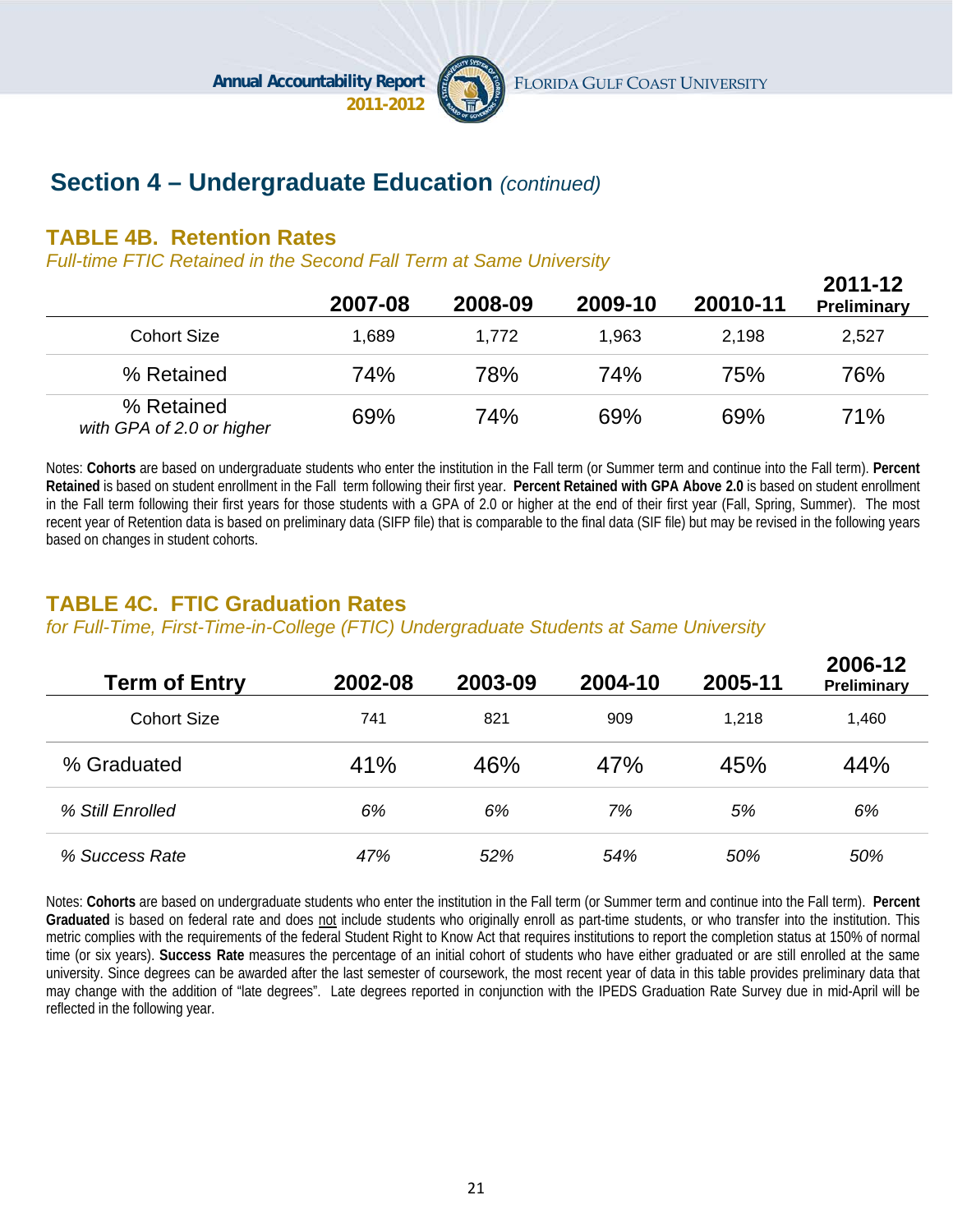

# **Section 4 – Undergraduate Education** *(continued)*

**TABLE 4D. FTIC Progression and Graduation Rates**

| 4 - Year Rates                      | 2004-08 | 2005-09 | 2006-10 | 2007-11 | 2008-12<br>Preliminary |
|-------------------------------------|---------|---------|---------|---------|------------------------|
| Full- & Part-time Cohort            | 959     | 1,312   | 1,562   | 1,794   | 1,814                  |
| <b>From Same University</b>         |         |         |         |         |                        |
| % Graduated                         | 27%     | 23%     | 21%     | 21%     | 23%                    |
| % Still Enrolled                    | 30%     | 32%     | 35%     | 34%     | 36%                    |
| <b>From Other SUS University</b>    |         |         |         |         |                        |
| % Graduated                         | 2%      | 4%      | 2%      | 3%      | 3%                     |
| % Still Enrolled                    | 5%      | 8%      | 8%      | 6%      | 10%                    |
| <b>From State University System</b> |         |         |         |         |                        |
| % Graduated                         | 29%     | 26%     | 23%     | 25%     | 26%                    |
| % Still Enrolled                    | 35%     | 40%     | 43%     | 41%     | 45%                    |
| % Success Rate                      | 64%     | 66%     | 66%     | 65%     | 71%                    |
| 6 - Year Rates                      | 2002-08 | 2003-09 | 2004-10 | 2005-11 | 2006-12<br>Preliminary |
| Full- & Part-time Cohort            | 804     | 869     | 959     | 1,312   | 1,562                  |
| <b>From Same University</b>         |         |         |         |         |                        |
| % Graduated                         | 40%     | 45%     | 45%     | 44%     | 43%                    |
| % Still Enrolled                    | 7%      | 6%      | 7%      | 6%      | 6%                     |
| <b>From Other SUS University</b>    |         |         |         |         |                        |
|                                     |         |         |         |         |                        |
| % Graduated                         | 9%      | 9%      | 5%      | 10%     | 9%                     |
| % Still Enrolled                    | 2%      | 2%      | 3%      | 3%      | 2%                     |
| <b>From State University System</b> |         |         |         |         |                        |
| % Graduated                         | 49%     | 54%     | 51%     | 54%     | 52%                    |
| % Still Enrolled                    | 9%      | 9%      | 11%     | 9%      | 9%                     |

Notes: First-time-in-college (FTIC) cohort is defined as undergraduates entering in fall term (or summer continuing to fall) with fewer than 12 hours earned since high school graduation. (1) Cohorts are based on undergraduate students who enter the institution in the Fall term (or Summer term and continue into the Fall term). Students of degree programs longer than four years (eg, PharmD) are included in the cohorts. The initial cohorts are revised to remove students, who have allowable exclusions as defined by IPEDS, from the cohort. (2) Success Rate measures the percentage of an initial cohort of students who have either graduated or are still enrolled. (3) Since degrees can be awarded after the last semester of coursework, the most recent year of data in this table provides preliminary graduation rate data that may change with the addition of "late degrees". Late degrees reported in conjunction with the IPEDS Graduation Rate Survey due in mid-April will be reflected in the following year.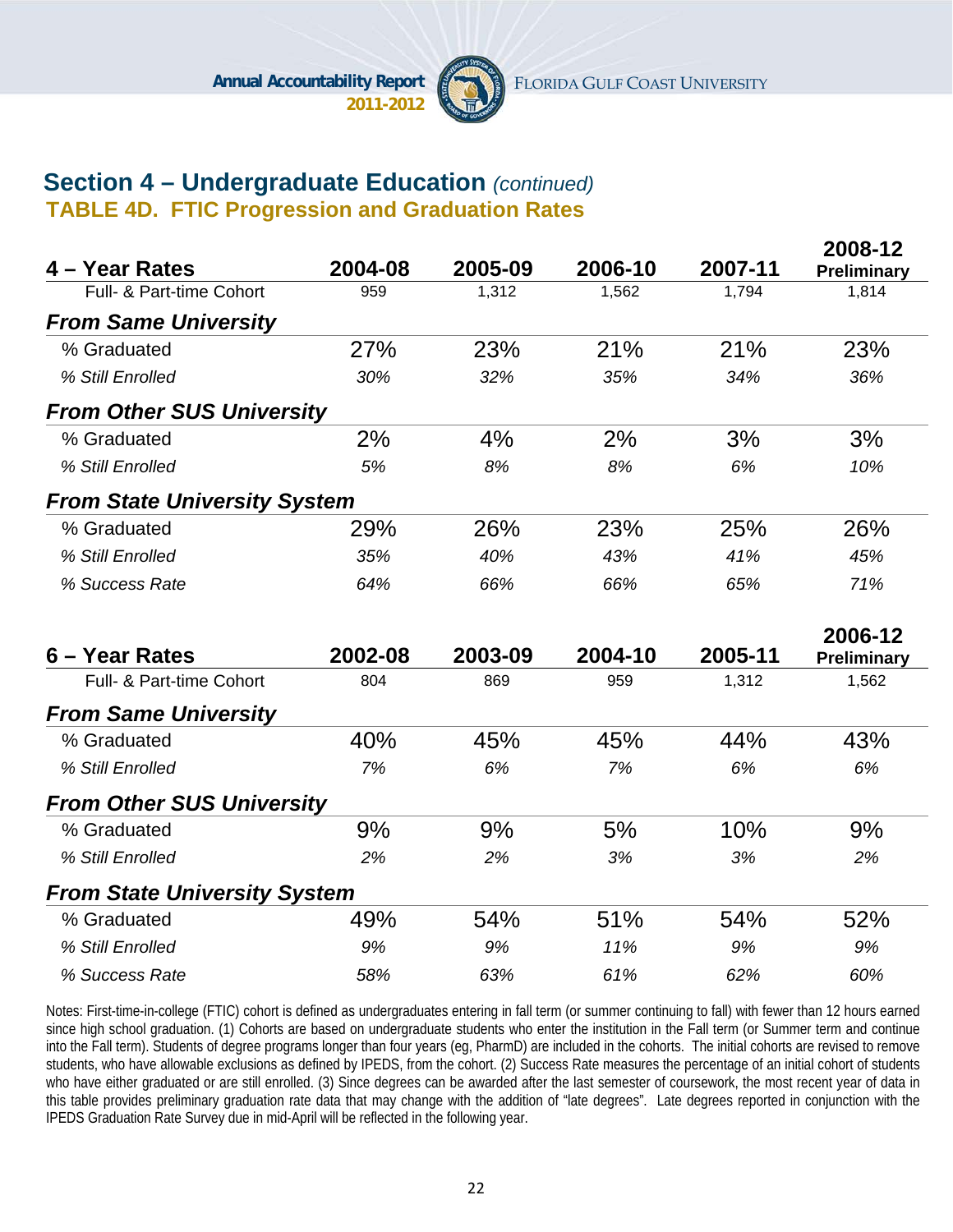

**2010-12** 

# **Section 4 – Undergraduate Education** *(continued)*

**TABLE 4E. AA Transfer Progression and Graduation Rates**

| 2 - Year Rates                      | 2006-08 | 2007-09 | 2008-10 | 2009-11 | ZU I U- I Z<br>Preliminary |
|-------------------------------------|---------|---------|---------|---------|----------------------------|
| Cohort                              | 251     | 331     | 309     | 354     | 414                        |
| <b>From Same University</b>         |         |         |         |         |                            |
| % Graduated                         | 33%     | 31%     | 31%     | 30%     | 26%                        |
| % Still Enrolled                    | 49%     | 53%     | 52%     | 59%     | 57%                        |
| <b>From Other SUS University</b>    |         |         |         |         |                            |
| % Graduated                         | $0\%$   | 1%      | $0\%$   | 1%      | 0%                         |
| % Still Enrolled                    | 3%      | 2%      | 3%      | 2%      | 2%                         |
| <b>From State University System</b> |         |         |         |         |                            |
| % Graduated                         | 33%     | 32%     | 31%     | 31%     | 26%                        |
| % Still Enrolled                    | 52%     | 56%     | 54%     | 62%     | 59%                        |
| % Success Rate                      | 85%     | 88%     | 86%     | 93%     | 86%                        |
|                                     |         |         |         |         | 2008-12                    |
| 4 - Year Rates                      | 2004-08 | 2005-09 | 2006-10 | 2007-11 | Preliminary                |
| Cohort                              | 226     | 295     | 251     | 331     | 309                        |
| <b>From Same University</b>         |         |         |         |         |                            |
| % Graduated                         | 67%     | 64%     | 63%     | 62%     | 62%                        |
| % Still Enrolled                    | 6%      | 8%      | 9%      | 11%     | 12%                        |
| <b>From Other SUS University</b>    |         |         |         |         |                            |
| % Graduated                         | 3%      | 1%      | 3%      | 3%      | 2%                         |
| % Still Enrolled                    | 0%      | 2%      | 1%      | 0%      | 1%                         |
| <b>From State University System</b> |         |         |         |         |                            |
| % Graduated                         | 69%     | 65%     | 67%     | 65%     | 64%                        |
| % Still Enrolled                    | 6%      | 11%     | 10%     | 11%     | 13%                        |
| % Success Rate                      | 76%     | 76%     | 77%     | 76%     | 77%                        |

Notes: AA Transfer cohort is defined as undergraduates entering in the fall term (or summer continuing to fall) and having earned an AA degree from an institution in the Florida College System. (1) Cohorts are based on undergraduate students who enter the institution in the Fall term (or Summer term and continue into the Fall term); (2) Success Rate measures the percentage of an initial cohort of students who have either graduated or are still enrolled; (3) since degrees can be awarded after the last semester of coursework, the most recent year of data in this table provides preliminary graduation rate data that may change with the addition of "late degrees". Late degrees reported in conjunction with the IPEDS Graduation Rate Survey due in mid-April will be reflected in the following year.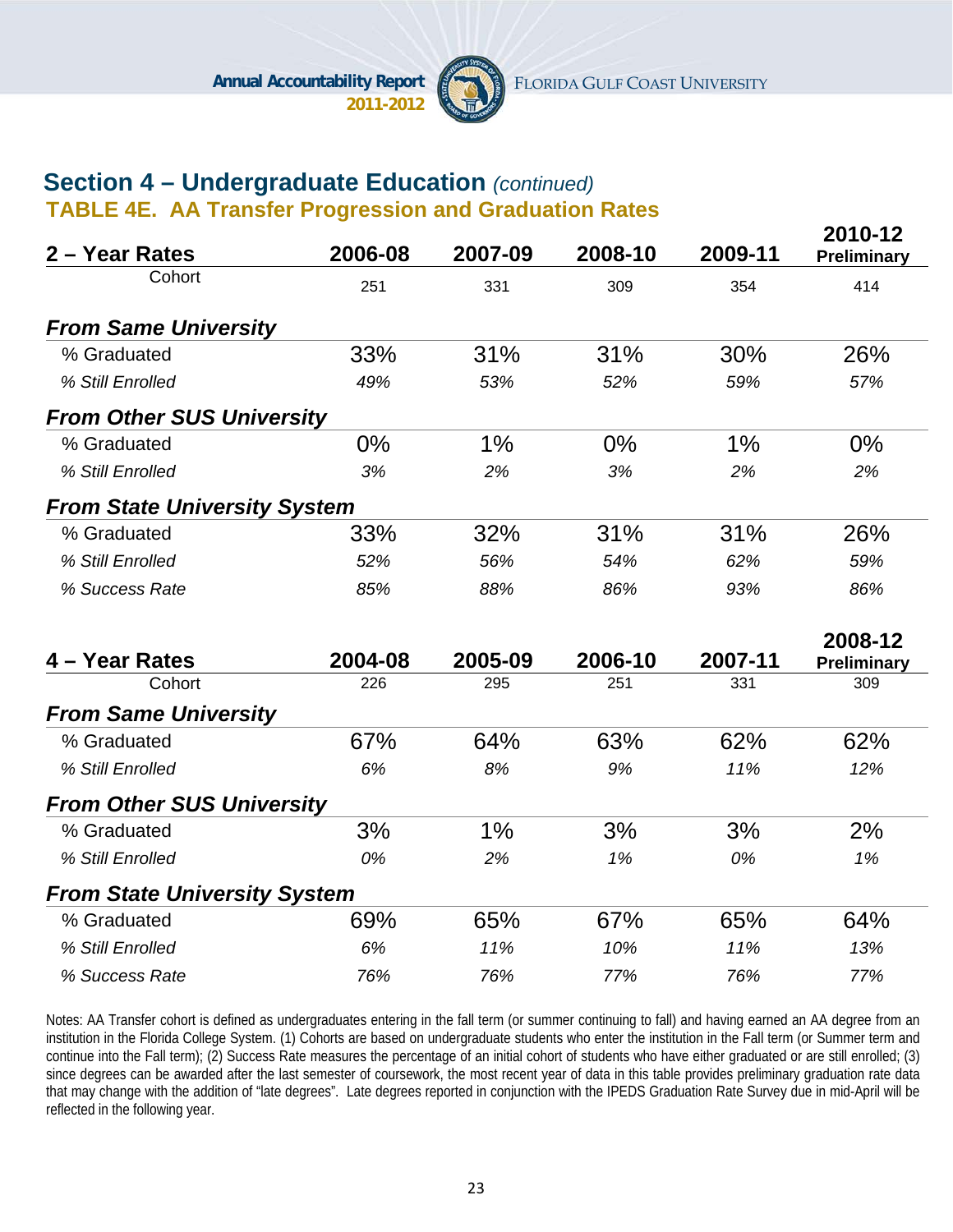

#### **Section 4 – Undergraduate Education** *(continued)*  **TABLE 4F. Other Transfer Progression and Graduation Rates**

| 5 – Year Rates                      | 2003-08 | 2004-09 | 2005-10 | 2006-11 | 2007-12<br><b>Preliminary</b> |
|-------------------------------------|---------|---------|---------|---------|-------------------------------|
| <b>Cohort Size</b>                  | 352     | 444     | 584     | 587     | 588                           |
| <b>From Same University</b>         |         |         |         |         |                               |
| % Graduated                         | 62%     | 53%     | 54%     | 54%     | 54%                           |
| % Still Enrolled                    | 4%      | 5%      | 6%      | 5%      | 5%                            |
| <b>From Other SUS University</b>    |         |         |         |         |                               |
| % Graduated                         | 1%      | 2%      | 4%      | 4%      | 3%                            |
| % Still Enrolled                    | 1%      | 2%      | 1%      | 2%      | 1%                            |
| <b>From State University System</b> |         |         |         |         |                               |
| % Graduated                         | 63%     | 56%     | 57%     | 57%     | 56%                           |
| % Still Enrolled                    | 5%      | 7%      | 7%      | 7%      | 6%                            |
| % Success Rate                      | 68%     | 63%     | 64%     | 64%     | 62%                           |

Notes: (1) Cohorts are based on undergraduate students who enter the institution in the Fall term (or Summer term and continue into the Fall term); (2) Success Rate measures the percentage of an initial cohort of students who have either graduated or are still enrolled; (3) since degrees can be awarded after the last semester of coursework, the most recent year of data in this table provides preliminary graduation rate data that may change with the addition of "late degrees". Late degrees reported in conjunction with the IPEDS Graduation Rate Survey due in mid-April will be reflected in the following year.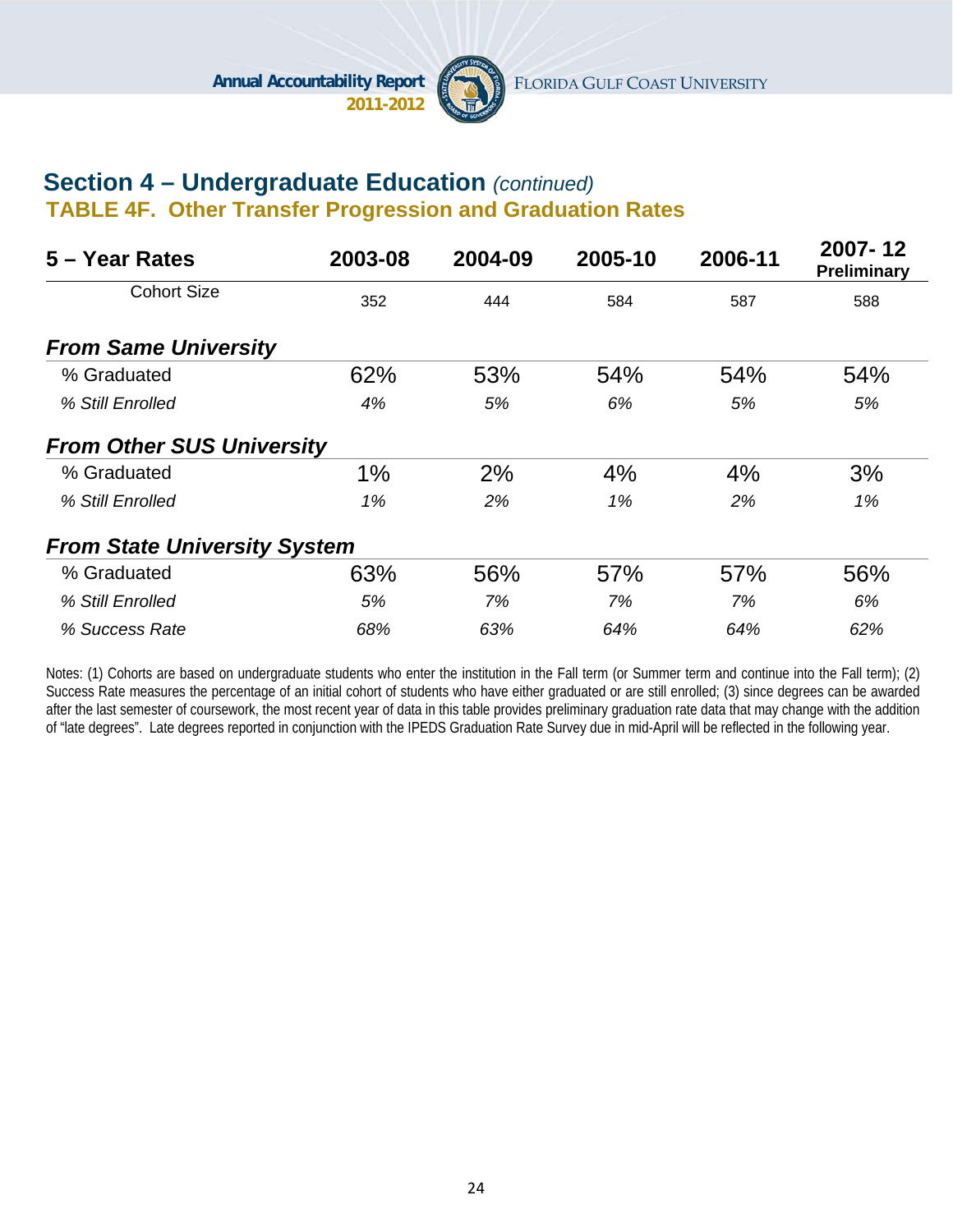

## **Section 4 – Undergraduate Education** *(continued)* **TABLE 4G. Baccalaureate Degrees Awarded**

|              | 2007-08 | 2008-09 | 2009-10 | 2010-11 | 2011-12 |
|--------------|---------|---------|---------|---------|---------|
| <b>TOTAL</b> | 1,214   | 1,346   | 1,461   | 1,616   | 1,744   |

Notes: This is a count of baccalaureate degrees granted. Students who earn two distinct degrees in the same term are counted twice – whether their degrees are from the same six-digit CIP code or different CIP codes. Students who earn only one degree are counted once – even if they completed multiple majors or tracks.

#### **TABLE 4H. Baccalaureate Degrees Awarded in Areas of Strategic Emphasis**

|                                                                 | 2007-08 | 2008-09 | 2009-10 | 2010-11 | 2011-12 |
|-----------------------------------------------------------------|---------|---------|---------|---------|---------|
| Science, Technology,<br>Engineering, and Math                   | 85      | 135     | 188     | 257     | 282     |
| <b>Health Professions</b><br>*only disciplines in critical need | 119     | 102     | 82      | 66      | 84      |
| Security and Emergency<br><b>Services</b>                       | 99      | 118     | 149     | 146     | 134     |
| Globalization                                                   | 27      | 27      | 33      | 42      | 48      |
| <b>Education</b><br>*only disciplines in critical need          | 32      | 35      | 40      | 40      | 45      |
| <b>SUBTOTAL</b>                                                 | 362     | 417     | 492     | 551     | 593     |
| Percent of ALL<br><b>Baccalaureate Degrees</b>                  | 30%     | 31%     | 34%     | 33%     | 33%     |

Notes: This is a count of baccalaureate majors for specific Areas of Strategic Emphasis, as determined by the Board of Governors staff with consultation with business and industry groups and input from universities. A student who has multiple majors in the subset of targeted Classification of Instruction Program codes will be counted twice (i.e., double-majors are included). \* This data represents select disciplines within these five areas and does not reflect all degrees awarded within the general field (of education or health).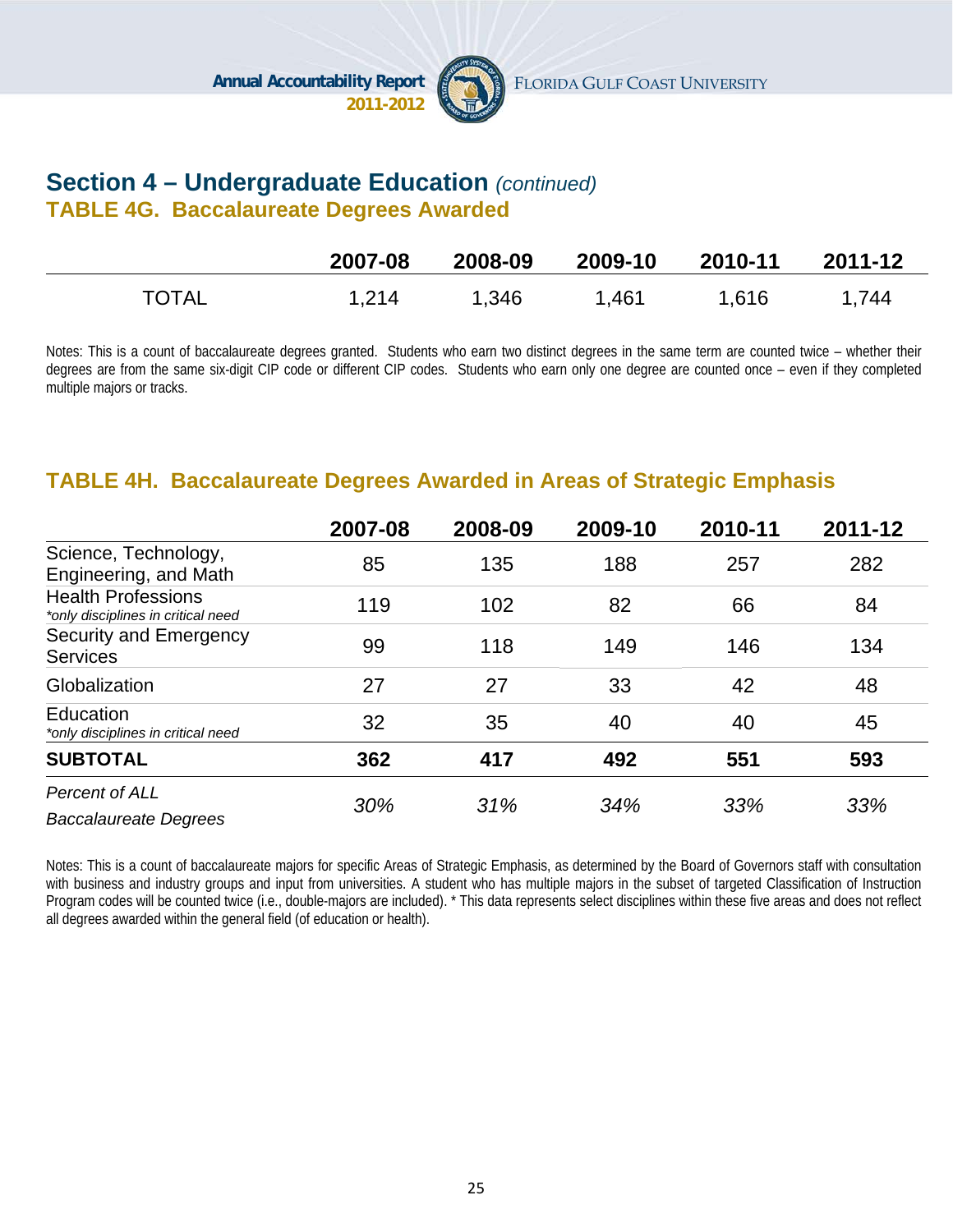

# **Section 4 – Undergraduate Education** *(continued)* **TABLE 4I. Baccalaureate Degrees Awarded to Underrepresented Groups**

|                              | 2007-08 | 2008-09 | 2009-10 | 2010-11 | 2011-12 |
|------------------------------|---------|---------|---------|---------|---------|
| <b>Non-Hispanic Black</b>    |         |         |         |         |         |
| <b>Number of Degrees</b>     | 77      | 58      | 77      | 76      | 79      |
| Percentage of Degrees        | 7%      | 5%      | 5%      | 5%      | 5%      |
| <b>Hispanic</b>              |         |         |         |         |         |
| Number of Degrees            | 122     | 139     | 176     | 213     | 228     |
| Percentage of Degrees        | 10%     | 11%     | 12%     | 14%     | 13%     |
| <b>Pell-Grant Recipients</b> |         |         |         |         |         |
| <b>Number of Degrees</b>     | 351     | 377     | 439     | 573     | 745     |
| Percentage of Degrees        | 29%     | 28%     | 30%     | 36%     | 43%     |

Note: **Non-Hispanic Black** and **Hispanic** do not include students classified as Non-Resident Alien or students with a missing race code. Students who earn two distinct degrees in the same term are counted twice – whether their degrees are from the same six-digit CIP code or different CIP codes. Students who earn only one degree are counted once – even if they completed multiple majors or tracks. Percentage of Degrees is based on the number of baccalaureate degrees awarded to non-Hispanic Black and Hispanic students divided by the total degrees awarded - excluding those awarded to nonresident aliens and unreported. **Pell-Grant recipients** are defined as those students who have received a Pell grant from any SUS Institution within six years of graduation - excluding those awarded to non-resident aliens, who are only eligible for Pell grants in special circumstances. Percentage of Degrees is based on the number of baccalaureate degrees awarded to Pell recipients, as shown above, divided by the total degrees awarded - excluding those awarded to non-resident aliens. The number of degrees awarded to Pell recipients in 2010-11 is significantly higher in this year's report than last year's report due to a timing issue of when financial aid data is updated.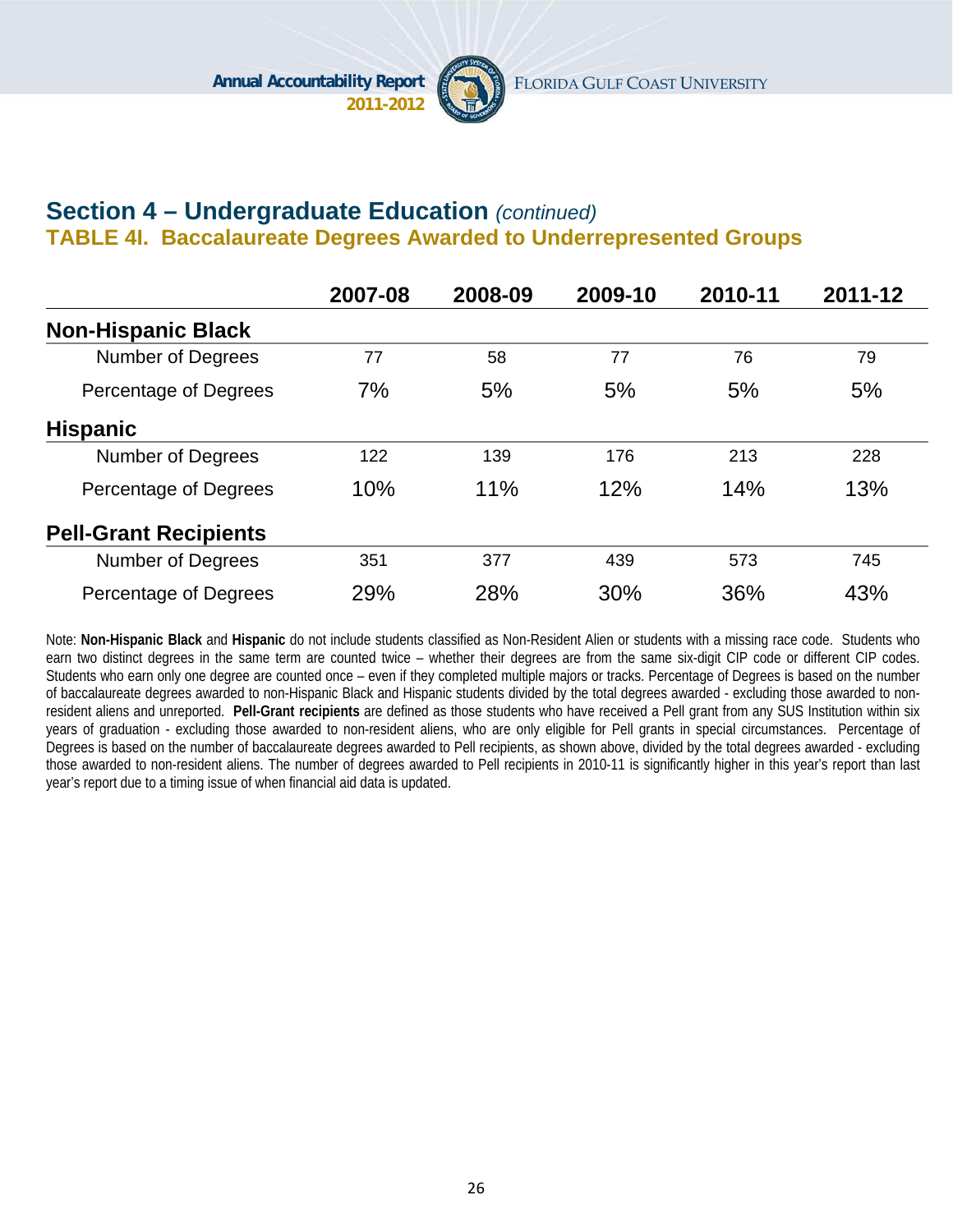

#### **Section 4 – Undergraduate Education** *(continued)*  **TABLE 4J. Baccalaureate Degrees Without Excess Credit Hours**

|                        | 2007-08 | 2008-09 | 2009-10    | 2010-11    | 2011-12 |
|------------------------|---------|---------|------------|------------|---------|
| <b>FTIC</b>            | 69%     | 70%     | 66%        | 67%        | 67%     |
| AA Transfers           | 73%     | 77%     | 80%        | <b>74%</b> | 76%     |
| <b>Other Transfers</b> | 73%     | 64%     | <b>71%</b> | 63%        | 67%     |
| <b>TOTAL</b>           | 72%     | 70%     | 72%        | <b>68%</b> | 70%     |

Notes: This table is based on statute 1009.286 (see link), and excludes certain types of student credits (ie, accelerated mechanisms, remedial coursework, non-native credit hours that are not used toward the degree, non-native credit hours from failed, incomplete, withdrawn, or repeated courses, credit hours from internship programs, credit hours up to 10 foreign language credit hours for transfer students in Florida, and credit hours earned in military science courses that are part of the Reserve Officers' Training Corps (ROTC) program). This metric is not the same as the Excess Hours Surcharge, which has multiple cohorts with varying fee rates. This table reports the percentage of baccalaureate degrees awarded within 110% of the catalog hours required for a degree based on the Board of Governors Academic Program Inventory. This calculation is based on Hours To Degree data submitted by universities to the Board of Governors and excludes recent graduates who have already earned a baccalaureate degree.

# **TABLE 4K. Undergraduate Course Offerings**

|                                                           | <b>Fall 2007</b> | <b>Fall 2008</b> | <b>Fall 2009</b> | <b>Fall 2010</b> | <b>Fall 2011</b> |  |  |  |
|-----------------------------------------------------------|------------------|------------------|------------------|------------------|------------------|--|--|--|
| Number of<br><b>Course Sections</b>                       | 1,250            | 1.258            | 1,289            | 1,413            | 1,216            |  |  |  |
| Percentage of Undergraduate Course Sections by Class Size |                  |                  |                  |                  |                  |  |  |  |
| Fewer than 30 Students                                    | 60%              | 59%              | 56%              | 54%              | 56%              |  |  |  |
| 30 to 49 Students                                         | 32%              | 32%              | 33%              | 34%              | 31%              |  |  |  |
| 50 to 99 Students                                         | 6%               | 7%               | 10%              | 10%              | 12%              |  |  |  |
| 100 or More Students                                      | 1%               | 2%               | 2%               | 2%               | 1%               |  |  |  |

Notes: This data is based on Common Data Set (CDS) definitions. According to CDS, a "class section is an organized course offered for credit, identified by discipline and number, meeting at a stated time or times in a classroom or similar setting, and not a subsection such as a laboratory or discussion session. Undergraduate class sections are defined as any sections in which at least one degree-seeking undergraduate student is enrolled for credit. Exclude distance learning classes and noncredit classes and individual instruction such as dissertation or thesis research, music instruction, or one-to-one readings. Exclude students in independent study, co-operative programs, internships, foreign language taped tutor sessions, practicums, and all students in one-on-one classes.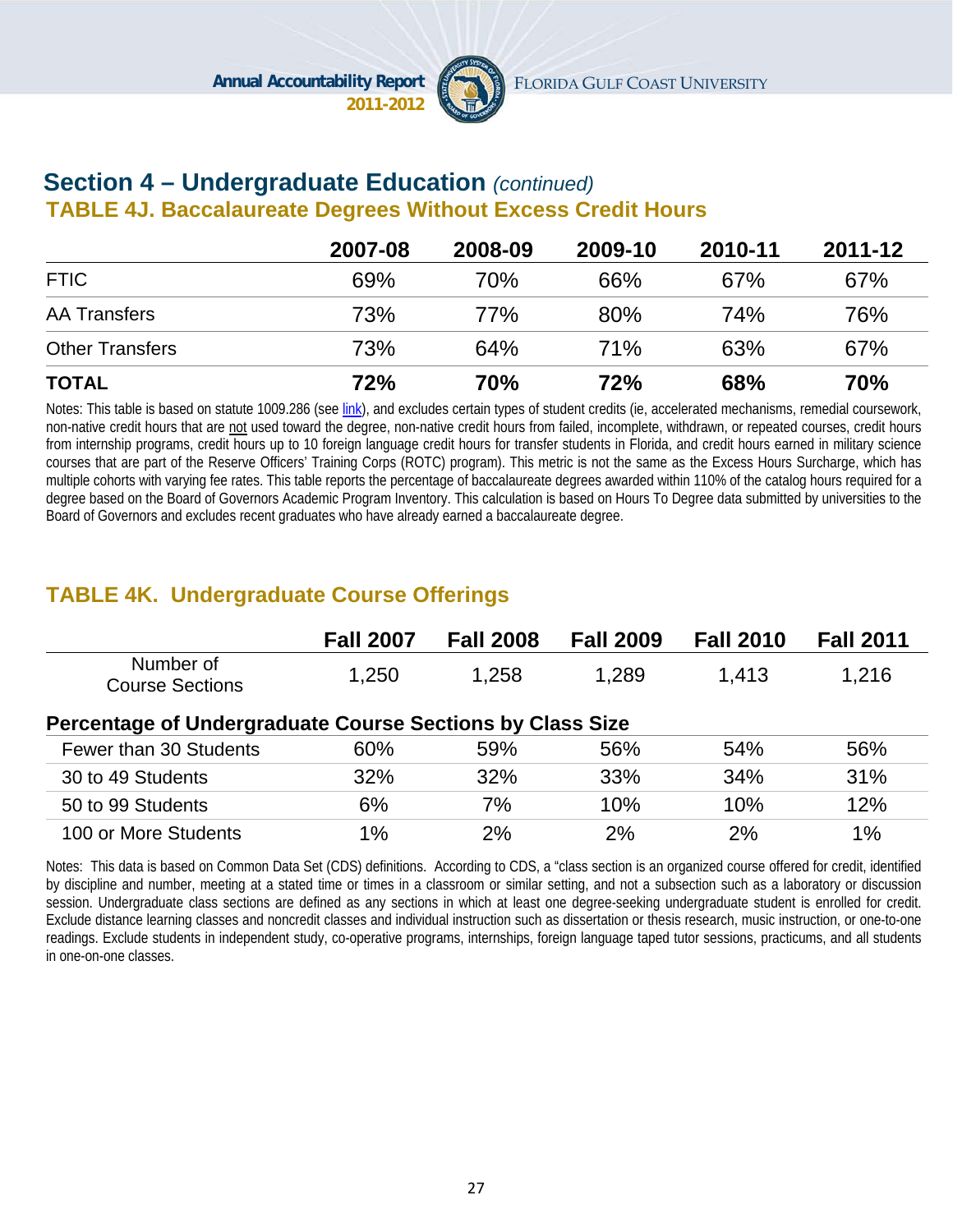

# **Section 4 – Undergraduate Education** *(continued)*

#### **TABLE 4L. Percentage of Undergraduate Credit Hours Taught by**

|                          | 2007-08 | 2008-09    | 2009-10 | 2010-11    | 2011-12 |
|--------------------------|---------|------------|---------|------------|---------|
| Faculty                  | 80%     | 79%        | 78%     | 79%        | 76%     |
| <b>Adjunct Faculty</b>   | 20%     | <b>20%</b> | 21%     | <b>20%</b> | 21%     |
| <b>Graduate Students</b> | 0%      | 0%         | $1\%$   | 1%         | 2%      |
| <b>Other Instructors</b> | 0%      | 0%         | 1%      | $1\%$      | $1\%$   |

Note: The total number of undergraduate state fundable credit hours taught will be divided by the undergraduate credit hours taught by each instructor type to create a distribution of the percentage taught by each instructor type. Four instructor types are defined as faculty (pay plans 01, 02, and 22), OPS faculty (pay plan 06), graduate student instructors (pay plan 05), and others (all other pay plans). If a course has more than one instructor, then the university's reported allocation of section effort will determine the allocation of the course's total credit hours to each instructor. The definition of faculty varies for Tables 4L, 4M and 4N. For Faculty Teaching Undergraduates, the definition of faculty is based on pay plans 01, 02, and 22.

# **TABLE 4M. Undergraduate Instructional Faculty Compensation**

|                                                                                           | 2007-08  | 2008-09  | 2009-10  | 2010-11  | 2011-12  |
|-------------------------------------------------------------------------------------------|----------|----------|----------|----------|----------|
| Average Salary and Benefits<br>for Faculty Who Teach at Least<br>One Undergraduate Course | \$82,900 | \$83,840 | \$81,795 | \$83,597 | \$81,257 |

Note: Average salary and benefits for all instructors of undergraduate courses who are on pay plan 22. This amount is based on fall term data only, and to make it more meaningful to the reader we annualize (to a fall + spring amount) the fall-term salary and benefits. It is limited to faculty who taught at least one undergraduate course in the fall term and is reported as employed for at least 0.1 person year in the fall term. The definition of faculty varies for Tables 4L, 4M and 4N. For Undergraduate Instructional Faculty Compensation, the definition of faculty is based on pay plan 22.

# **TABLE 4N. Student/Faculty Ratio**

|       | <b>Fall 2007</b> | <b>Fall 2008</b> | <b>Fall 2009</b> | <b>Fall 2010 Fall 2011</b> |      |
|-------|------------------|------------------|------------------|----------------------------|------|
| Ratio |                  | 19.8             | 22.1             | 22.0                       | 22.3 |

Note: This data is based on Common Data Set (CDS) definitions. This is the Fall ratio of full-time equivalent students (full-time plus 1/3 part time) to fulltime equivalent instructional faculty (full time plus 1/3 part time). In the ratio calculations, exclude both faculty and students in stand-alone graduate or professional programs such as medicine, law, veterinary, dentistry, social work, business, or public health in which faculty teach virtually only graduatelevel students. Do not count undergraduate or graduate student teaching assistants as faculty.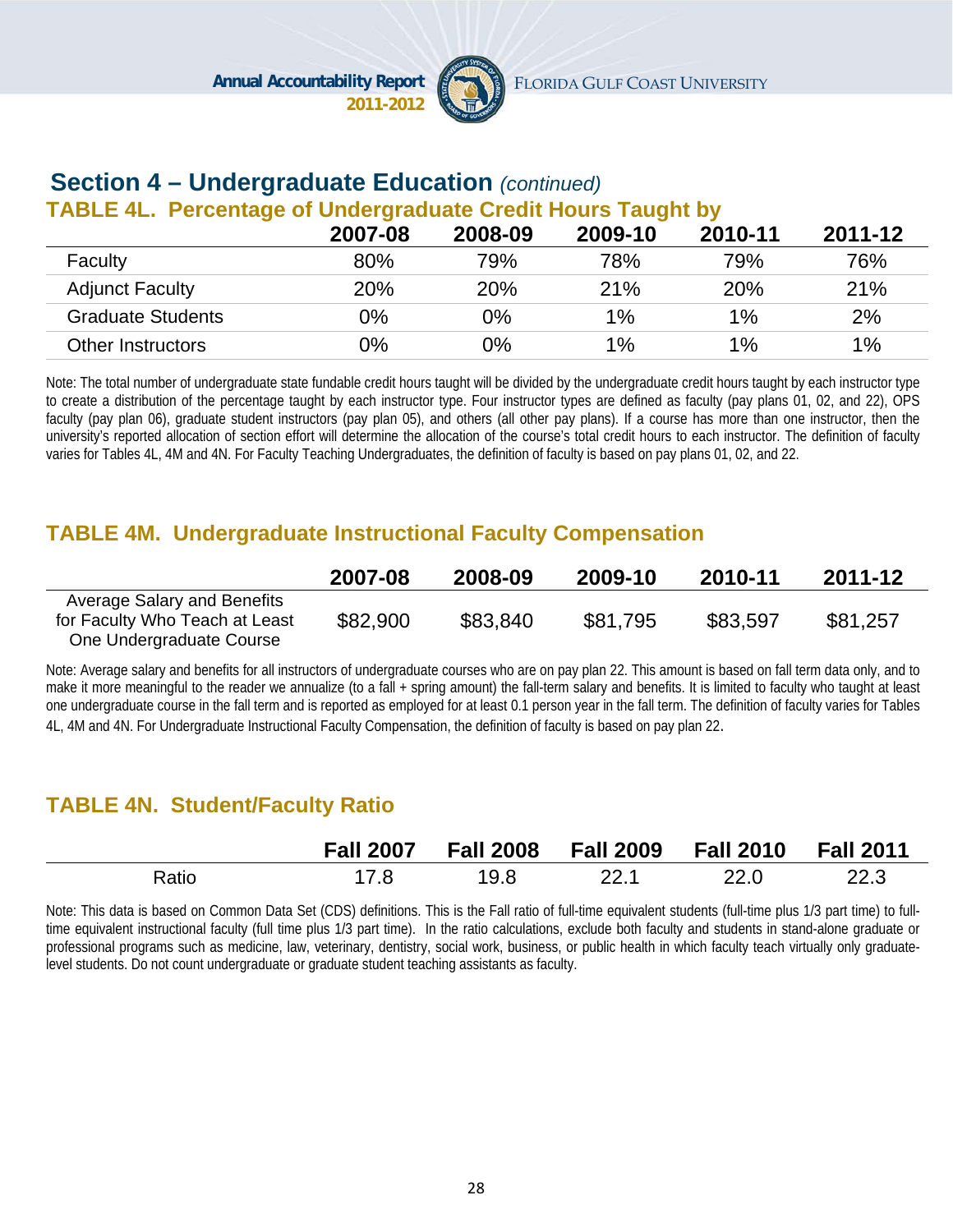

**2012-13**

# **Section 4 – Undergraduate Education** *(continued)*

# **TABLE 4O. Professional Licensure/Certification Exams**

## **Nursing:** *National Council Licensure Examination for Registered Nurses*

|                           | 2007-08 | 2008-09 | 2009-10 | 2010-11 | 2011-12 |
|---------------------------|---------|---------|---------|---------|---------|
| Examinees                 | 66      | 93      | 63      | 60      | 57      |
| Pass Rate                 | 71%     | 73%     | 89%     | 82%     | 93%     |
| <b>National Benchmark</b> | 86%     | 88%     | 90%     | 89%     | 89%     |

Note: Pass rate for first-time examinees for the National Council Licensure Examination for Registered Nurses (NCLEX-RN) are based on the performance of graduates of baccalaureate nursing programs. National benchmark data is based on Jan-Dec NCLEX-RN results for first-time examinees from students in US-educated baccalaureate degree programs as published by the National Council of State Boards of Nursing.

# **TABLE 4P. Tuition Differential Fee (TDF)**

|                                            | 2010-11     | 2011-12     | 2012-13<br><b>Projected</b> |
|--------------------------------------------|-------------|-------------|-----------------------------|
| <b>TDF Revenues Generated</b>              | \$4,271,670 | \$4,634,990 | \$9,562,561                 |
| <b>Students Receiving TDF Funded Award</b> | 738         | 1.011       | n/a                         |
| Value of TDF Funded Award                  | \$1,677     | \$1,229     | n/a                         |

#### **Florida Student Assistance Grant (FSAG) Eligible Students**

| Number of Eligible Students   | 3.013 | 4.353 | n/a |
|-------------------------------|-------|-------|-----|
| Number Receiving a TDF Waiver |       |       | n/a |
| Value of TDF Waivers          | \$0   | \$0   | n/a |

Note: **TDF Revenues Generated** refers to actual tuition differential revenues collected from undergraduate students as reported on the Operating Budget, Report 625 – Schedule I-A. **Students Receiving TDF Funded Award** reports the number of unduplicated students who have received a financial aid award that was funded by tuition differential revenues. **Value of TDF Funded Award** refers to the average value of financial aid awards funded by the the Tuition Differential Fee funds. Florida Student Assistance Grant (FSAG) Eligible Students**: Number of Eligible Students** refers to total annual unduplicated count of undergraduates at the institution who are eligible for FSAG in the academic year, whether or not they received FSAG awards. **Number Receiving a TDF** Waiver refers to annual unduplicated count of FSAG-eligible students receiving a waiver, partial or full, of the tuition differential fees at the institution during the academic year, regardless of the reason for the waiver. **Value of TDF Waivers** refers to the average value of waivers provided to FSAG-eligible undergraduates at the institution during the academic year, regardless of the reason for the waiver.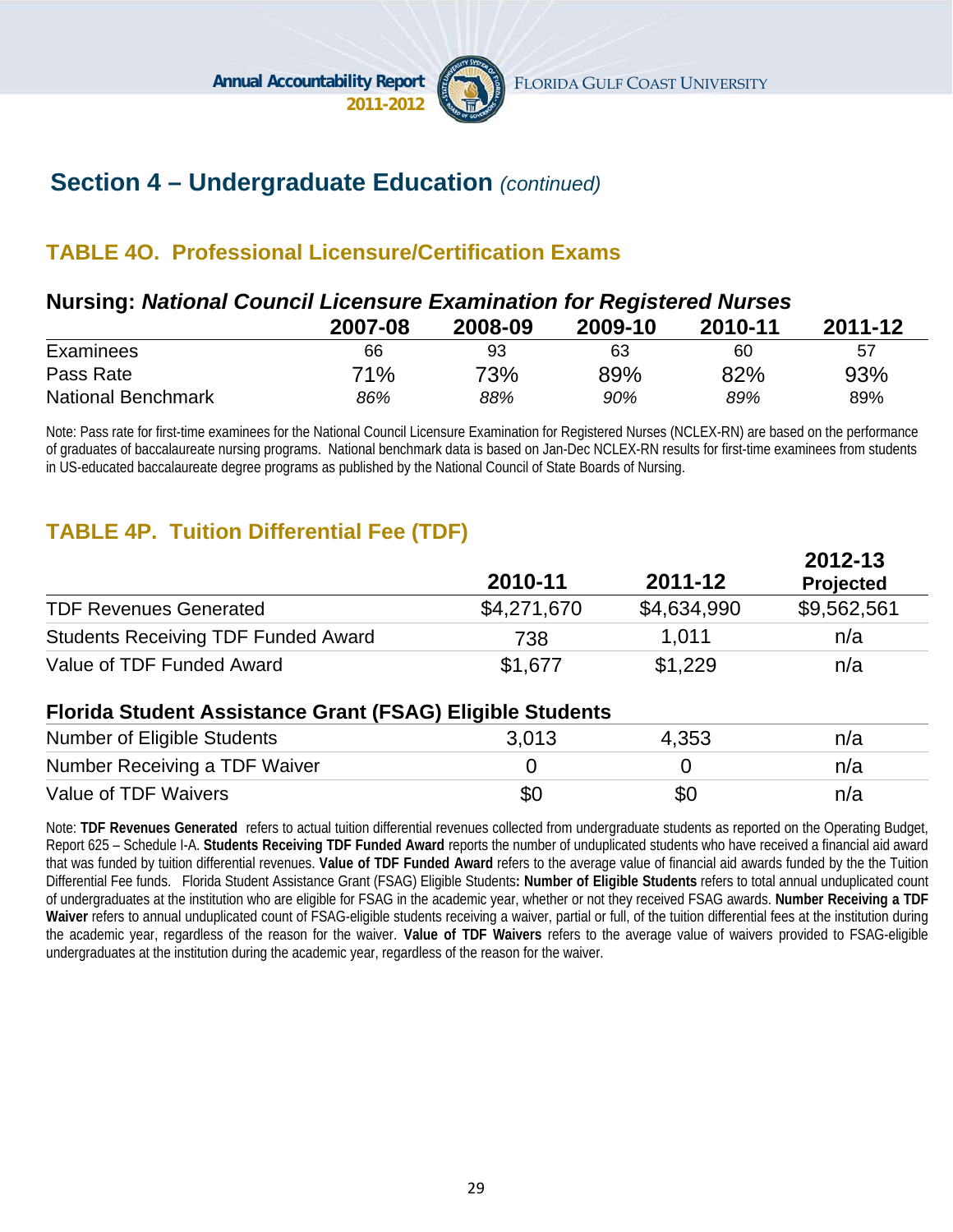

# **Section 5 – Graduate Education**

#### **TABLE 5A. Graduate Degree Program Changes in AY 2011-12**

| <b>Title of Program</b>                                | Six-digit<br><b>CIP</b><br>Code | <b>Degree</b><br>Level | Date of<br><b>UBOT</b><br><b>Action</b> | <b>Starting</b><br>or Ending<br>Term | Date of<br><b>Board of</b><br><b>Governors</b><br><b>Action</b> | <b>Comments</b> |  |
|--------------------------------------------------------|---------------------------------|------------------------|-----------------------------------------|--------------------------------------|-----------------------------------------------------------------|-----------------|--|
| <b>New Programs</b>                                    |                                 |                        |                                         |                                      |                                                                 |                 |  |
| None                                                   |                                 |                        |                                         |                                      |                                                                 |                 |  |
| <b>Terminated Programs</b>                             |                                 |                        |                                         |                                      |                                                                 |                 |  |
| None                                                   |                                 |                        |                                         |                                      |                                                                 |                 |  |
| <b>Inactive Programs</b>                               |                                 |                        |                                         |                                      |                                                                 |                 |  |
| None                                                   |                                 |                        |                                         |                                      |                                                                 |                 |  |
| New Programs Considered By University But Not Approved |                                 |                        |                                         |                                      |                                                                 |                 |  |
| None                                                   |                                 |                        |                                         |                                      |                                                                 |                 |  |

Note: This table does not include new majors or concentrations added under an existing degree program CIP Code. This table reports the program changes between May 5, 2011 and May 4, 2012. **New Programs** are proposed new degree programs that have been completely through the approval process at the university and, if appropriate, the Board of Governors. Does not include new majors or concentrations added under an existing degree program CIP Code. **Terminated Programs** are degree programs for which the entire CIP Code has been terminated and removed from the university's inventory of degree programs. Does not include majors or concentrations terminated under an existing degree program CIP Code if the code is to remain active on the academic degree inventory. **Inactive Programs** are degree programs for which enrollments have been temporarily suspended for the entire CIP Code, but the program CIP Code has not been terminated. Does not include majors or concentrations suspended under an existing degree program CIP Code if the code is to remain active on the academic degree inventory and new enrollments in any active major will be reported. **New Programs Considered by University But Not Approved** includes any programs considered by the university board of trustees, or any committee of the board, but not approved for implementation. Also include any programs that were returned prior to board consideration by the university administration for additional development, significant revisions, or re-conceptualization; regardless of whether the proposal was eventually taken to the university board for approval. Count the returns once per program, not multiple times the proposal was returned for revisions, unless there is a total re-conceptualization that brings forward a substantially different program in a different CIP Code.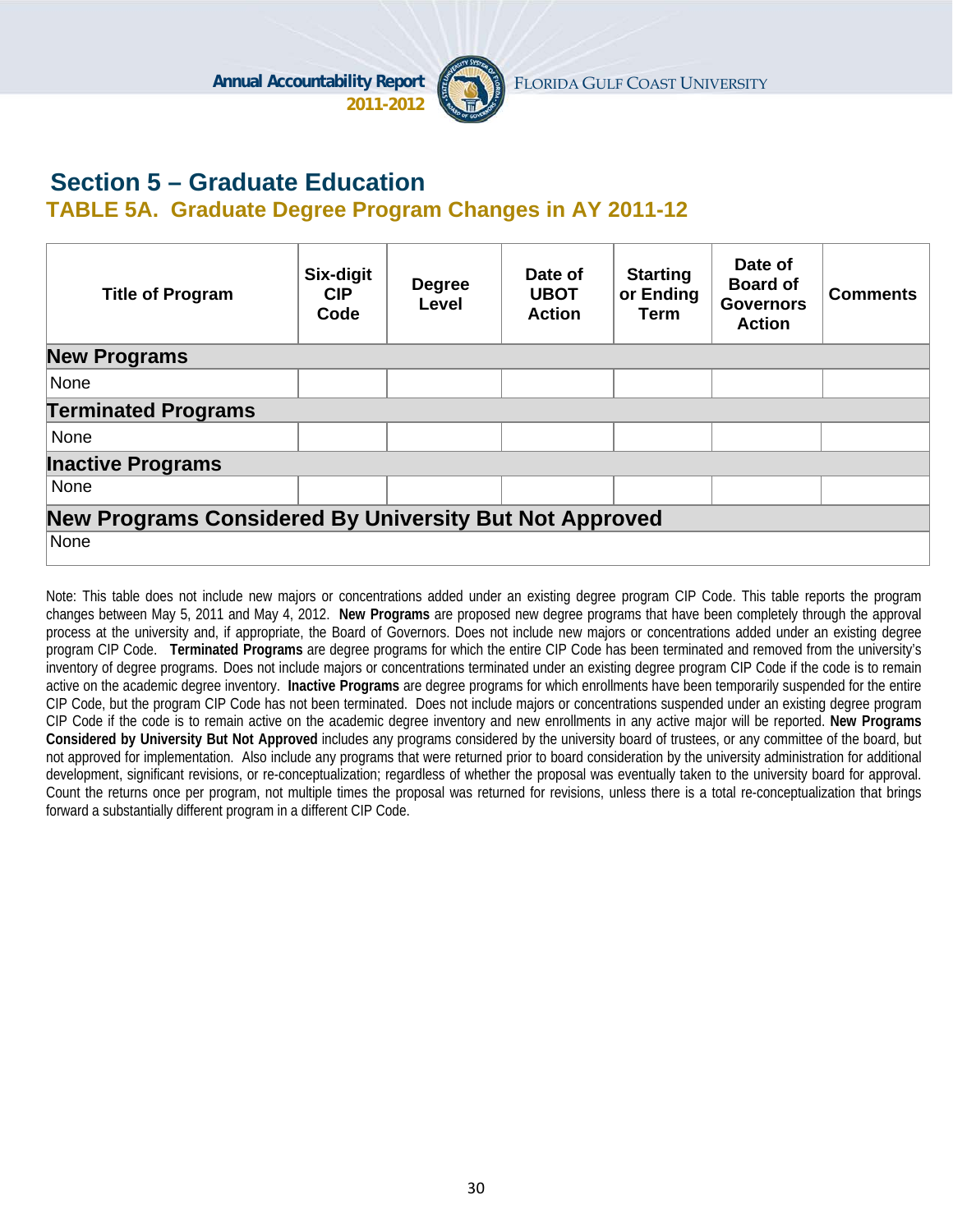

## **Section 5 – Graduate Education** *(continued)*  **TABLE 5B. Graduate Degrees Awarded**

|                                      | 2007-08 | 2008-09     | 2009-10            | 2010-11 | 2011-12 |
|--------------------------------------|---------|-------------|--------------------|---------|---------|
| <b>TOTAL</b>                         | 267     | 302         | 360                | 409     | 397     |
| <b>Masters and Specialist</b>        | 267     | 302         | 360                | 390     | 378     |
| <b>Research Doctoral</b>             |         |             |                    |         |         |
| <b>Professional Doctoral</b>         |         |             |                    | 19      | 19      |
| a) Medicine<br>b) Law<br>c) Pharmacy | 0       | 0<br>0<br>0 | $\Omega$<br>0<br>0 |         | 0       |

Note: The total number of Professional Doctoral degrees includes other programs that are not specifically identified in lines a, b, and c.

# **TABLE 5C. Graduate Degrees Awarded in Areas of Strategic Emphasis**

|                                                                 | 2007-08 | 2008-09 | 2009-10 | 2010-11 | 2011-12 |
|-----------------------------------------------------------------|---------|---------|---------|---------|---------|
| Science, Technology,<br>Engineering, and Math                   | 12      | 7       | 9       |         | 16      |
| <b>Health Professions</b><br>*only disciplines in critical need | 27      | 47      | 66      | 72      | 67      |
| Security and Emergency<br><b>Services</b>                       | 1       | 15      | 23      | 26      | 17      |
| Globalization                                                   | 33      | 38      | 42      | 41      | 24      |
| Education<br>*only disciplines in critical need                 | 12      | 7       | 9       | 7       | 16      |
| <b>SUBTOTAL</b>                                                 | 73      | 107     | 140     | 146     | 124     |
| Percent of All<br><b>Graduate Degrees</b>                       | 27%     | 35%     | 39%     | 36%     | 31%     |

Notes: This is a count of baccalaureate majors for specific Areas of Strategic Emphasis, as determined by the Board of Governors staff with consultation with business and industry groups and input from universities. A student who has multiple majors in the subset of targeted Classification of Instruction Program codes will be counted twice (i.e., double-majors are included). \*This data represents select disciplines within these five areas and does not reflect all degrees awarded within the general field (of education or health).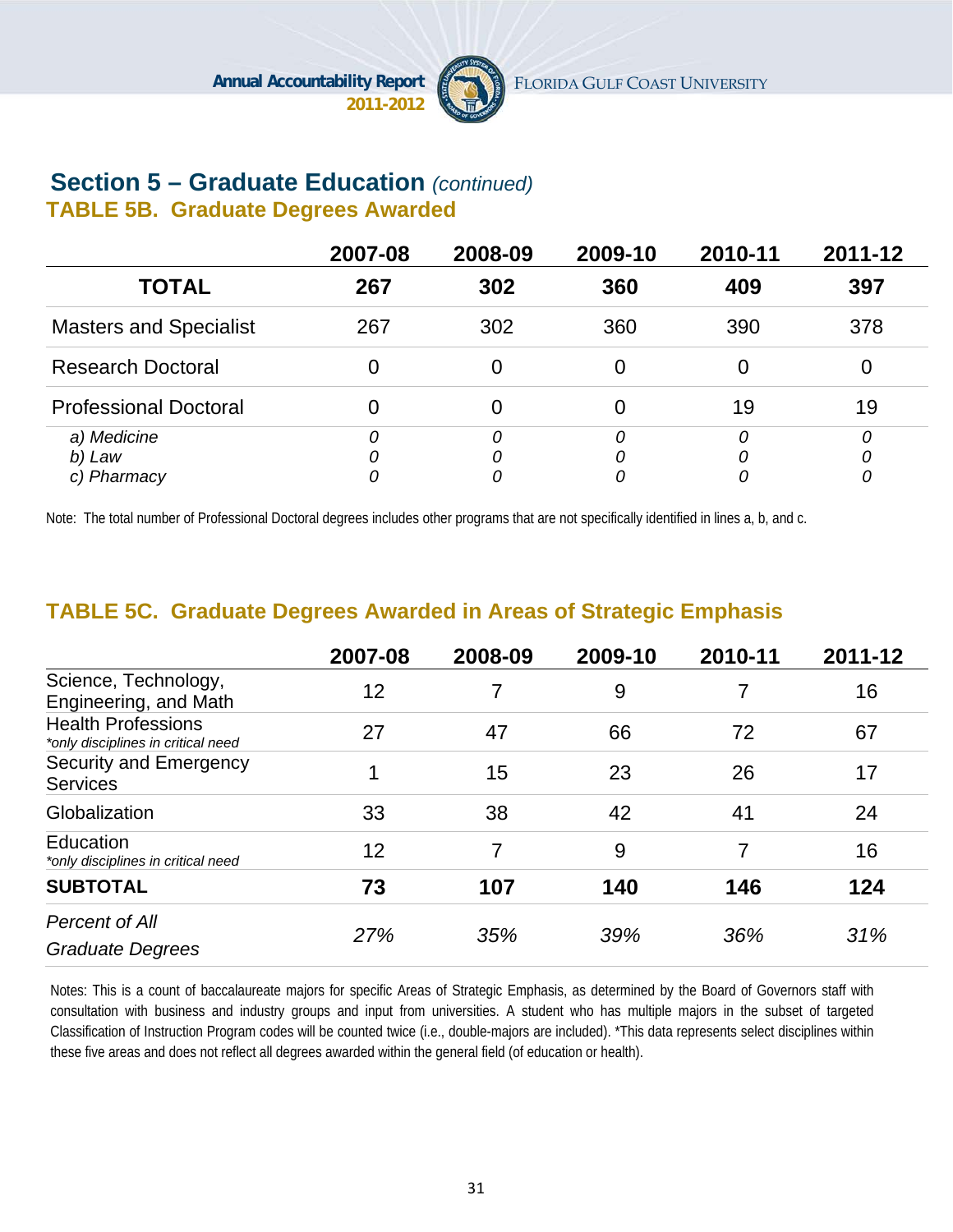

# **Section 5 – Graduate Education** *(continued)*  **TABLE 5D. Professional Licensure Exams for Graduate Programs**

## **Physical Therapy:** *National Physical Therapy Examinations*

|                           | 2005-07 | 2006-08 | 2007-09 | 2008-10 | $2009 - 11*$ |
|---------------------------|---------|---------|---------|---------|--------------|
| Examinees                 | 37      | 33      | 33      | 40      | 49           |
| Pass Rate                 | 81%     | 88%     | 85%     | 73%     | 76%          |
| <b>National Benchmark</b> | 86%     | 86%     | 87%     | 87%     | 89%          |

#### **Occupational Therapy:** *National Board for Certification in Occupational Therapy Exam*

|                           | 2005-07 | 2006-08 | 2007-09 | 2008-10 | 2009-11 |
|---------------------------|---------|---------|---------|---------|---------|
| Examinees                 | 28      | 26      | 39      | 44      | 57      |
| Pass Rate                 | 86%     | 85%     | 85%     | 84%     | 88%     |
| <b>National Benchmark</b> | 87%     | 86%     | 83%     | 82%     | 81%     |

Note: We have chosen to compute a three-year average pass rate for first-time examinees on the National Board for Certification in Occupational Therapy (OTR) Examinations and the National Physical Therapy Examinations by exam year, rather than report the annual averages, because of the relatively small cohort sizes compared to other licensed professional programs. The Occupational Therapy exams are national standardized examinations not licensure examinations. Students who wish to practice in Florida must also take a licensure exam. Please note that 2007 was the first year the NDBE was administered after significant revisions to the test. **\*Please note that the most recent NPTE data available for FGCU that reflect the transition to the DPT degree yielded a first time pass rate in 2012 of 100%: well above state and national averages.**